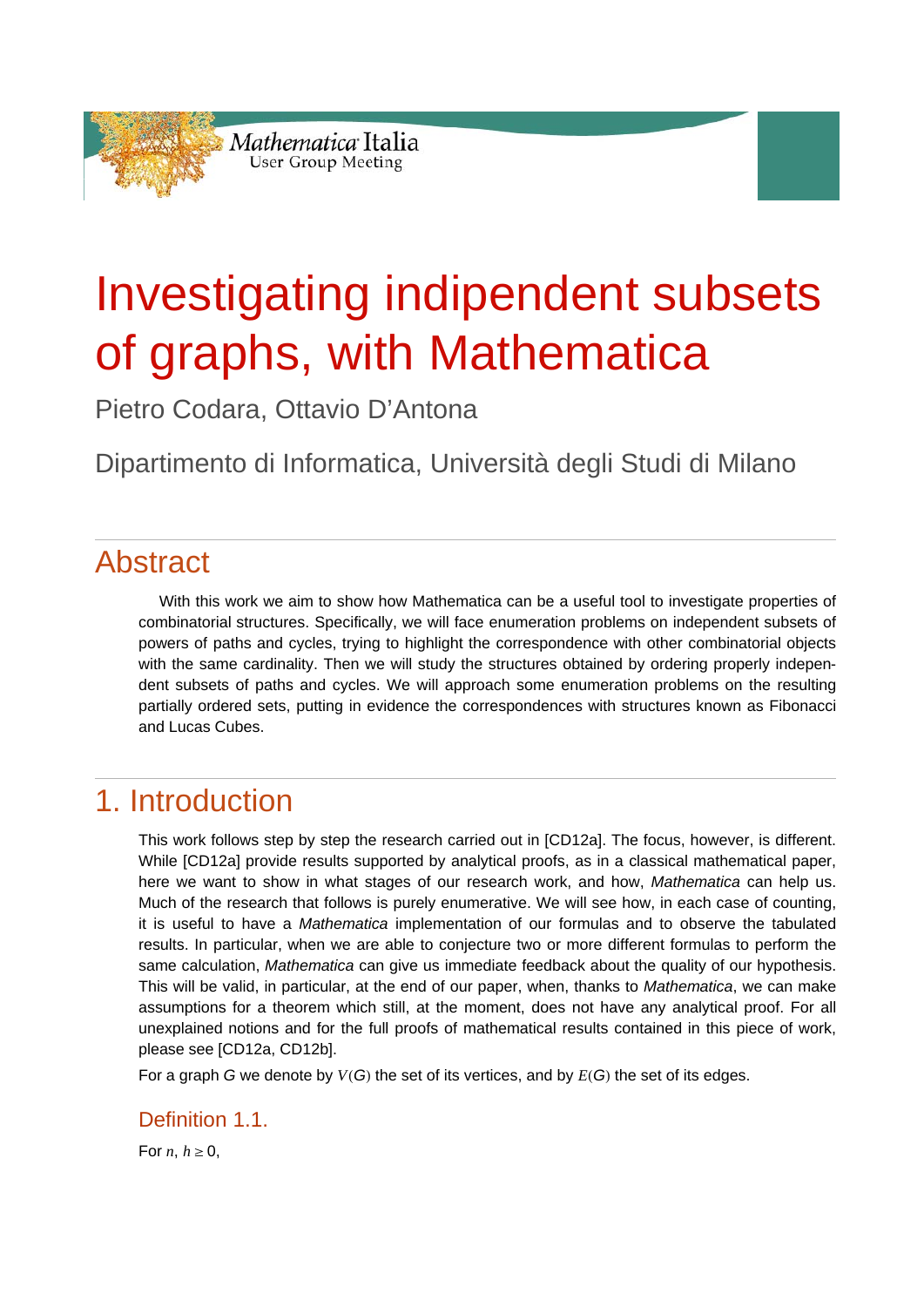- If the *h-power of a path*, denoted by  $P_n^{(h)}$ , is a graph with *n* vertices  $v_1, v_2, ..., v_n$  such that, for  $1 \le i, j \le n, i \ne j, (v_i, v_j) \in E(P_n^{(h)})$  if and only if  $|j - i| \le h;$
- If the *h-power of a cycle*, denoted by  $Q_n^{(h)}$ , is a graph with *n* vertices  $v_1, v_2, ..., v_n$  such that, for  $1 \le i, j \le n, i \ne j, (v_i, v_j) \in E(Q_n^{(h)})$  if and only if  $|j - i| \le h$  or  $|j - i| \ge n - h$ .

Thus, for instance,  $P_n^{(0)}$  and  $Q_n^{(0)}$  are the graphs made of *n* isolated nodes,  $P_n^{(1)}$  is the path with *n* vertices, and  $Q_n^{(1)}$  is the cycle with *n* vertices. Next figure shows the powers of paths  $P_n^{(h)}$ , for *n* <sup>=</sup> *1, ..., 6*.



Next figure shows the powers of cycles  $Q_n^{(h)}$ , for  $n = 3, ..., 6$ .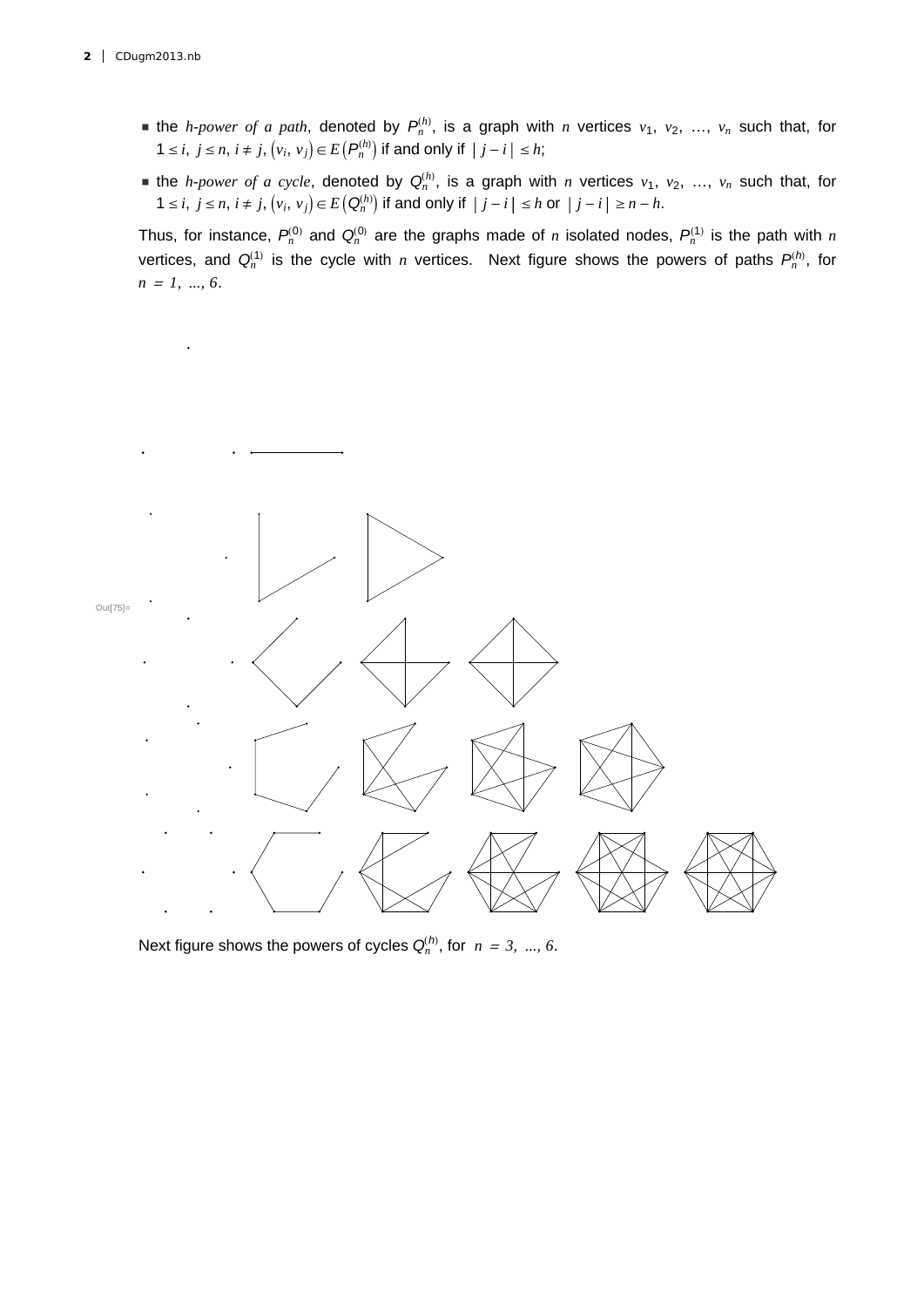

#### Definition 1.2.

An *independent subset of a graph G* is a subset of *VG* not containing adjacent vertices.

Let  $H_n^{(h)}$ , and  $M_n^{(h)}$  be the Hasse diagrams of the posets of independent subsets of  $P_n^{(h)}$ , and  $Q_n^{(h)}$ , respectively, ordered by inclusion. Clearly,  $H_n^{(0)} \cong M_n^{(0)}$  is a Boolean lattice with *n* atoms (*n*-cube, for short).

Following [MS02] (see also [Kla11]), a *Fibonacci string of order n* is a binary strings of length *n* without (two) consecutive 1's. Recalling that the Hamming distance between two binary strings  $\alpha$  and  $\beta$ is the number  $H(\alpha, \beta)$  of bits where  $\alpha$  and  $\beta$  differ, we can define the *Fibonacci cube of order n*, denoted  $\Gamma_n$ , as the graph  $(V, E)$ , where V is the set of all Fibonacci strings of order *n* and, for all  $\alpha, \beta \in V$ ,  $(\alpha, \beta) \in E$  if and only if  $H(\alpha, \beta) = 1$ . Fibonacci cubes were introduced as an interconnection scheme for multicomputers in [Hsu93], and their combinatorial structure has been further investigated, *e.g.* in [KP07, MS02]. Several generalizations of the notion of Fibonacci cubes has been proposed (see, *e.g.*, [IKR12a, Kla11]).

A *Lucas cube of order n*, denoted  $\Lambda_n$ , is defined as the graph whose vertices are the binary strings of length *n* without either two consecutive 1's or a 1 in the first and in the last position, and in which the vertices are adjacent when their Hamming distance is exactly 1 (see [MPCZS01]). A generalization of the notion of Lucas cubes has been proposed in [IKR12b].

In the first part of the paper we evaluate  $p_n^{(h)}$ , *i.e.*, the number of *independent subsets* of  $P_n^{(h)}$ , and  $H_n^{(h)}$ , *i.e.*, the number of edges of  $H_n^{(h)}$ . In the second part of the paper we derive similar results for  $q_n^{(h)}$ , *i.e.*, the number of *independent subsets* of  $Q_n^{(h)}$ , and  $M_n^{(h)}$ , *i.e.*, the number of edges of  $M_n^{(h)}$ . We will see, moreover, that  $H_n^{(h)}$  and  $M_n^{(h)}$  are another generalizations (new, as far as we know) of the notions of Fibonacci and Lucas cubes, respectively. For each result found, we will implement the corresponding formulas in *Mathematica* and show a table of results.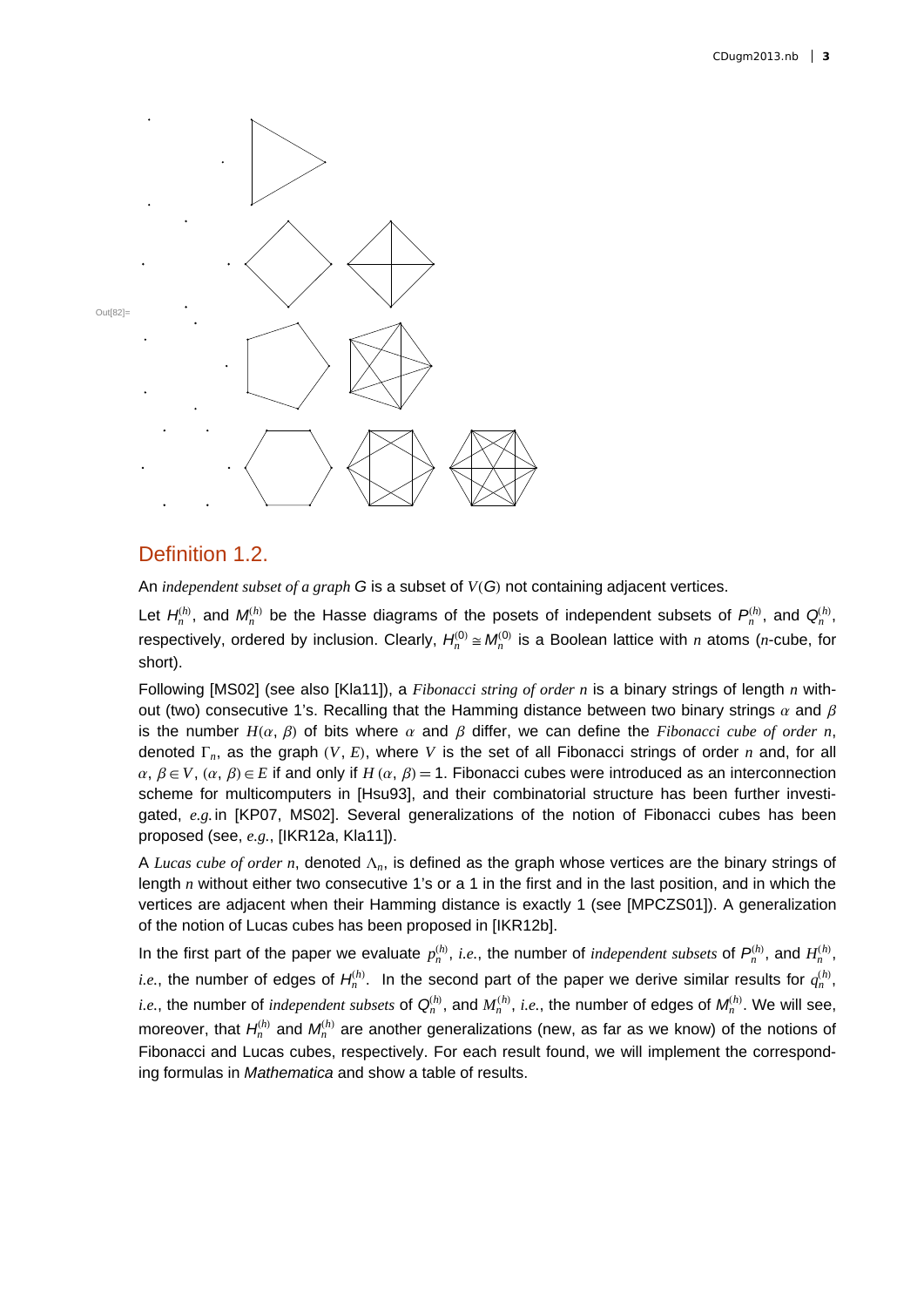# 2. The independent subsets of powers of paths

For *n*, *h*,  $k \ge 0$ , we denote by  $p_{n,k}^{(h)}$  the number of independent *k*-subsets of  $P_n^{(h)}$ .

#### Lemma 2.1.

For *n*,  $h, k \ge 0$ ,

$$
p_{n,k}^{(h)} = \binom{n-h\,k+h}{k}.
$$

This result is Theorem 1 of [Hog70]. With the help of *Mathematica*, we can immediately obtain some value of  $p_{n,k}^{(h)}$ , for  $h = 1, ..., 4$ .

 $MyBinomial[n, k] := If[n < k, 0, Binomial[n, k])$ 

 $p[h_1, n_2, k_$  **: MyBinomial** $[n - h k + h, k]$ 

$$
p_{n,k}^{(1)}
$$

Out[97]//TableForm=

|                     | $n = 0$     | 1            | 2              | 3            | 4                       | 5           | 6            | 7            | 8           | 9            | ${\bf 10}$  | 11          | 12          |              | 13                 |
|---------------------|-------------|--------------|----------------|--------------|-------------------------|-------------|--------------|--------------|-------------|--------------|-------------|-------------|-------------|--------------|--------------------|
| $k=0$               | 1           | $\mathbf{1}$ | $\mathbf 1$    | 1            | 1                       | $\mathbf 1$ | $\mathbf{1}$ | $\mathbf 1$  | $\mathbf 1$ | $\mathbf 1$  | $\mathbf 1$ | $\mathbf 1$ | ${\bf 1}$   |              | $\mathbf 1$        |
| 1                   | 0           | 1            | 2              | 3            | 4                       | 5           | 6            | 7            | 8           | 9            | 10          | 11          | 12          |              | 13                 |
| $\mathbf 2$         | 0           | 0            | 0              | $\mathbf{1}$ | 3                       | 6           | 10           | 15           | 21          | 28           | 36          | 45          | 55          |              | 66                 |
| 3                   | 0           | 0            | $\mathbf 0$    | 0            | 0                       | $\mathbf 1$ | 4            | 10           | 20          | 35           | 56          | 84          | 120         |              | 165                |
| 4                   | 0           | 0            | $\mathbf 0$    | 0            | 0                       | 0           | 0            | 1            | 5           | 15           | 35          | 70          | 126         |              | 210                |
| 5                   | 0           | 0            | 0              | 0            | 0                       | 0           | 0            | 0            | 0           | $\mathbf 1$  | 6           | 21          | 56          |              | 126                |
| 6                   | 0           | 0            | 0              | $\mathbf 0$  | 0                       | 0           | 0            | 0            | 0           | 0            | 0           | 1           | 7           |              | 28                 |
| 7                   | 0           | 0            | 0              | 0            | 0                       | 0           | 0            | 0            | 0           | 0            | 0           | 0           | 0           |              | 1                  |
| 8                   | 0           | 0            | 0              | 0            | 0                       | 0           | 0            | 0            | 0           | 0            | 0           | 0           | 0           |              | 0                  |
| $p_{n,k}^{(2)}$     |             |              |                |              |                         |             |              |              |             |              |             |             |             |              |                    |
| Out[98]//TableForm= |             |              |                |              |                         |             |              |              |             |              |             |             |             |              |                    |
|                     | $n=0$       | $\mathbf{1}$ | $\mathbf{2}$   | 3            | 4                       | 5           | 6            | 7            | 8           | 9            | 10          | 11          | 12          | 13           |                    |
| $k=0$               | 1           | $\mathbf 1$  | $\mathbf 1$    | $\mathbf 1$  | 1                       | $\mathbf 1$ | $\mathbf 1$  | 1            | $\mathbf 1$ | $\mathbf 1$  | $\mathbf 1$ | 1           | $\mathbf 1$ | $\mathbf 1$  |                    |
| 1                   | 0           | 1            | $\overline{a}$ | 3            | 4                       | 5           | 6            | 7            | 8           | 9            | 10          | 11          | 12          | 13           |                    |
| 2                   | 0           | 0            | 0              | 0            | 1                       | 3           | 6            | 10           | 15          | 21           | 28          | 36          | 45          | 55           |                    |
| 3                   | 0           | 0            | 0              | 0            | 0                       | 0           | 0            | 1            | 4           | 10           | 20          | 35          | 56          | 84           |                    |
| 4                   | 0           | 0            | $\Omega$       | 0            | 0                       | 0           | 0            | 0            | 0           | 0            | $\mathbf 1$ | 5           | 15          | 35           |                    |
| 5                   | 0           | 0            | 0              | 0            | 0                       | 0           | 0            | 0            | 0           | 0            | 0           | 0           | $\mathbf 0$ | 1            |                    |
| 6                   | 0           | 0            | 0              | 0            | 0                       | 0           | 0            | 0            | 0           | 0            | 0           | $\mathbf 0$ | 0           | 0            |                    |
| $p_{n,k}^{(3)}$     |             |              |                |              |                         |             |              |              |             |              |             |             |             |              |                    |
| Out[99]//TableForm= |             |              |                |              |                         |             |              |              |             |              |             |             |             |              |                    |
|                     | $n=0$       | 1            | $\bf{2}$       | 3            | 4                       | 5           | 6            | 7            | 8           | 9            | 10          | 11          | 12          | 13           | $\frac{1}{1}$      |
| $k=0$               | $\mathbf 1$ | $\mathbf{1}$ | $\mathbf 1$    | $\mathbf{1}$ | $\mathbf{1}$            | $\mathbf 1$ | $\mathbf{1}$ | $\mathbf{1}$ | $\mathbf 1$ | $\mathbf{1}$ | $\mathbf 1$ | $\mathbf 1$ | $\mathbf 1$ | $\mathbf{1}$ |                    |
| 1                   | 0           | $\mathbf{1}$ | $\overline{a}$ | 3            | $\overline{\mathbf{4}}$ | 5           | 6            | 7            | 8           | 9            | 10          | 11          | 12          | 13           | $\mathbf{1} \cdot$ |
| 2                   | 0           | 0            | 0              | 0            | 0                       | 1           | 3            | 6            | 10          | 15           | 21          | 28          | 36          | 45           | 5!                 |
| 3                   | 0           | 0            | 0              | 0            | 0                       | 0           | 0            | 0            | 0           | 1            | 4           | 10          | 20          | 35           | 5 <sub>1</sub>     |
| 4                   | 0           | 0            | 0              | 0            | 0                       | 0           | 0            | 0            | 0           | 0            | 0           | 0           | 0           | $\mathbf 1$  | 5                  |
| 5                   | 0           | 0            | 0              | 0            | 0                       | 0           | 0            | 0            | 0           | 0            | 0           | 0           | 0           | $\mathbf 0$  | 0                  |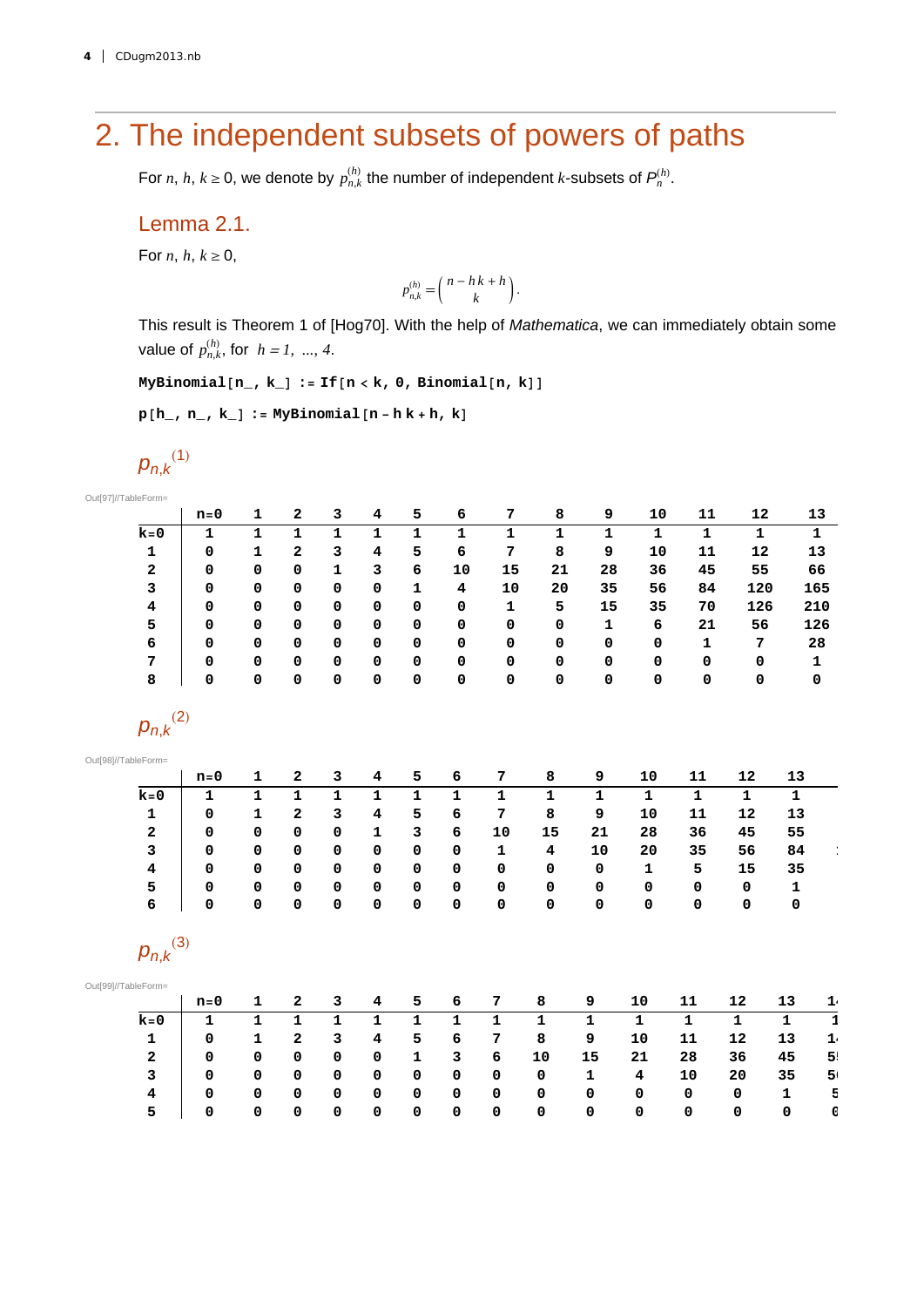$$
{p_{n,k}}^{\left( 4 \right)}
$$

Out[100]//TableForm=

|       |                                                    |  |  |  |  |  | n=0 1 2 3 4 5 6 7 8 9 10 11 12 13 14 |  |
|-------|----------------------------------------------------|--|--|--|--|--|--------------------------------------|--|
| $k=0$ |                                                    |  |  |  |  |  | 1 1 1 1 1 1 1 1 1 1 1 1 1 1 1        |  |
|       | $1$   0 $1$ 2 $3$ 4 $5$ 6 $7$ 8 $9$ 10 11 12 13 14 |  |  |  |  |  |                                      |  |
|       | 2 0 0 0 0 0 0 1 3 6 10 15 21 28 36 45              |  |  |  |  |  |                                      |  |
|       | 3   0 0 0 0 0 0 0 0 0 0 0 0 0 1 0 4 10 20          |  |  |  |  |  |                                      |  |
|       |                                                    |  |  |  |  |  |                                      |  |

The coefficients  $p_{n,k}^{(h)}$  also enjoy the following property:  $p_{n,k}^{(h)} = p_{n-k+1,k}^{(h-1)}$ .

For *n*,  $h \geq 0$ , the number of all independent subsets of  $P_n^{(h)}$  is

$$
p_n^{(h)} = \sum_{k\geq 0} p_{n,k}^{(h)} = \sum_{k=0}^{\lceil n/(h+1)\rceil} p_{n,k}^{(h)} = \sum_{k=0}^{\lceil n/(h+1)\rceil} \binom{n-h\ k+h}{k}.
$$

Some values of  $p_n^{(h)}$  are shown in the following table, obtained by implementing our formula in *Mathematica*.

 $p[h_1, n_1] := \text{Sum}\Big[p[h, n, k], \{k, 0, \text{Ceiling}\Big[\frac{n}{h+1}\Big]\}\Big]$ 

| Out[108]//TableForm= |       |                |   |   |    |    |    |     |     |     |      |      |    |
|----------------------|-------|----------------|---|---|----|----|----|-----|-----|-----|------|------|----|
|                      | $n=0$ | 1              | 2 | 3 | 4  | 5  | 6  | 7   | 8   | 9   | 10   | 11   |    |
| $h = 0$              |       | 2              | 4 | 8 | 16 | 32 | 64 | 128 | 256 | 512 | 1024 | 2048 | 40 |
| 1                    |       | $\overline{2}$ | 3 | 5 | 8  | 13 | 21 | 34  | 55  | 89  | 144  | 233  | 3  |
| 2                    | 1     | 2              | 3 | 4 | 6  | 9  | 13 | 19  | 28  | 41  | 60   | 88   |    |
| 3                    | 1     | 2              | 3 | 4 | 5  | 7  | 10 | 14  | 19  | 26  | 36   | 50   | 6  |
| 4                    | 1     | 2              | 3 | 4 | 5  | 6  | 8  | 11  | 15  | 20  | 26   | 34   | 4  |
| 5                    | 1     | $\overline{2}$ | 3 | 4 | 5  | 6  | 7  | 9   | 12  | 16  | 21   | 27   | з  |
| 6                    | 1     | $\overline{a}$ | 3 | 4 | 5  | 6  | 7  | 8   | 10  | 13  | 17   | 22   | 2  |
| 7                    |       | 2              | 3 | 4 | 5  | 6  | 7  | 8   | 9   | 11  | 14   | 18   | 2  |
| 8                    |       | $\mathbf{2}$   | 3 | 4 | 5  | 6  | 7  | 8   | 9   | 10  | 12   | 15   |    |
| 9                    |       | $\mathbf{2}$   | 3 | 4 | 5  | 6  | 7  | 8   | 9   | 10  | 11   | 13   |    |
| 10                   | 1     | 2              | 3 | 4 | 5  | 6  | 7  | 8   | 9   | 10  | 11   | 12   |    |

#### Remark.

Denote by  $F_n$  the  $n^{th}$  element of the Fibonacci sequence  $F_1 = 1$ ,  $F_2 = 1$ , and  $F_i = F_{i-1} + F_{i-2}$ , for  $i > 2$ (the first values of the Fibonacci sequence are shown below). Then,  $p_n^{(1)} = F_{n+2}$  is the number of elements of the Fibonacci cube of order *n*.

**n1 2 3 4 5 6 7 8 9 10 11 12 13 1 12358 13 21 34 55 89 144 233**

Statement like the one in the remark can be also checked in Mathematica by displaying a table showing the positions on which two, or more, different formulas agree.

 $TableForm[Table[p[1, n] == MyFibo[n + 2], {n, 0, 17}]$ **TableHeadings "n0", "1", "2", "3", "4", "5", "6", "7", "8", "9", "10", "11", "12", "13", "14", "15", "16", "17", TableAlignments Center, TableDirections Row**

**n0 1 2 3 4 5 6 7 8 9 10 11 12 13 14 15 True True True True True True True True True True True True True True True Tr**

The following, simple fact is crucial for our work.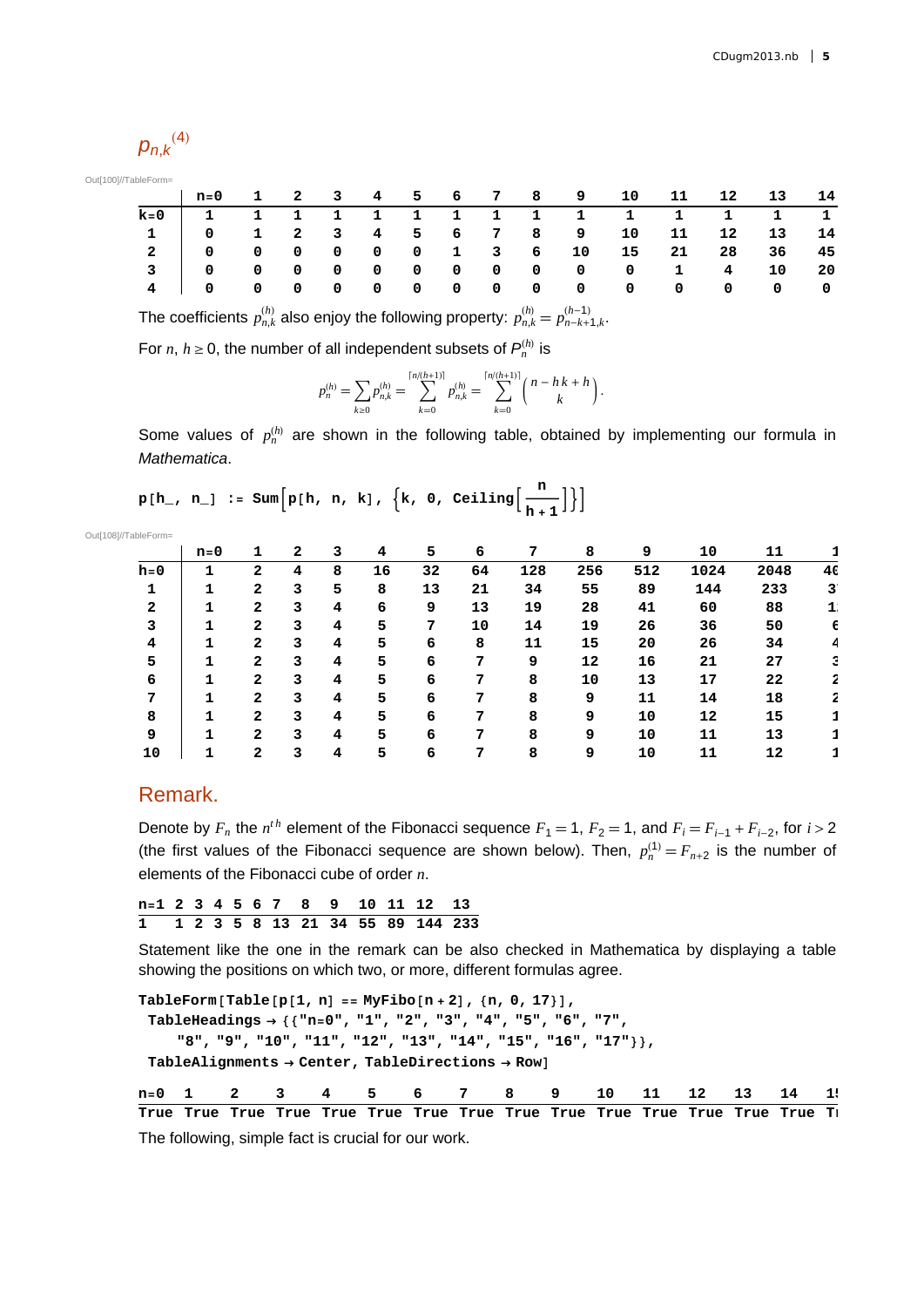#### Lemma 2.2.

For *n*,  $h \geq 0$ ,

$$
p_n^{(h)} = \begin{cases} n+1 & \text{if } n \le h+1, \\ p_{n-1}^{(h)} + p_{n-h-1}^{(h)} & \text{if } n > h+1. \end{cases}
$$

The following table, displaying some values of  $p_n^{(h)}$  computed via the formula provided in Lemma 2.2, constitute a preliminary check on the identity between this formula and the one introduced before.

|         | $n=0$ | 1              | 2 | 3 | 4  | 5  | 6  | 7   | 8   | 9   | 10   | 11   |    |
|---------|-------|----------------|---|---|----|----|----|-----|-----|-----|------|------|----|
| $h = 0$ |       | 2              | 4 | 8 | 16 | 32 | 64 | 128 | 256 | 512 | 1024 | 2048 | 40 |
|         | 1     | $\mathbf{2}$   | 3 | 5 | 8  | 13 | 21 | 34  | 55  | 89  | 144  | 233  | 3  |
| 2       |       | $\mathbf{2}$   | 3 | 4 | 6  | 9  | 13 | 19  | 28  | 41  | 60   | 88   | 1  |
| 3       |       | $\mathbf{2}$   | 3 | 4 | 5  | 7  | 10 | 14  | 19  | 26  | 36   | 50   | 6  |
| 4       | 1     | $\mathbf{2}$   | 3 | 4 | 5  | 6  | 8  | 11  | 15  | 20  | 26   | 34   | 4  |
| 5       |       | $\mathbf{2}$   | 3 | 4 | 5  | 6  | 7  | 9   | 12  | 16  | 21   | 27   | 3  |
| 6       | 1     | $\mathbf{2}$   | 3 | 4 | 5  | 6  | 7  | 8   | 10  | 13  | 17   | 22   | 2  |
| 7       |       | $\mathbf{2}$   | 3 | 4 | 5  | 6  | 7  | 8   | 9   | 11  | 14   | 18   | 2  |
| 8       | 1     | $\overline{2}$ | 3 | 4 | 5  | 6  | 7  | 8   | 9   | 10  | 12   | 15   |    |
| 9       | 1     | $\overline{2}$ | 3 | 4 | 5  | 6  | 7  | 8   | 9   | 10  | 11   | 13   |    |
| 10      | 1     | $\mathbf{2}$   | 3 | 4 | 5  | 6  | 7  | 8   | 9   | 10  | 11   | 12   |    |

 $p^{2}[h, n] := If[n > h + 1, p[h, n - 1] + p[h, n - h - 1], n + 1]$ 

# 3. The poset of independent subsets of powers of paths

The following picture shows the Hasse diagrams  $H_n^{(h)}$  for  $n = 1, ..., 4$ , and  $h \ge 0$ . (Whenever  $h \ge n$ ,  $H_n^{(h)}$  coincide with  $H_{h-1}^{(h)}$ , and it is not shown).



Notice that, as stated in the introduction, the first column -  $H_n^{(0)}$  - is formed by the *n*-cubes, and the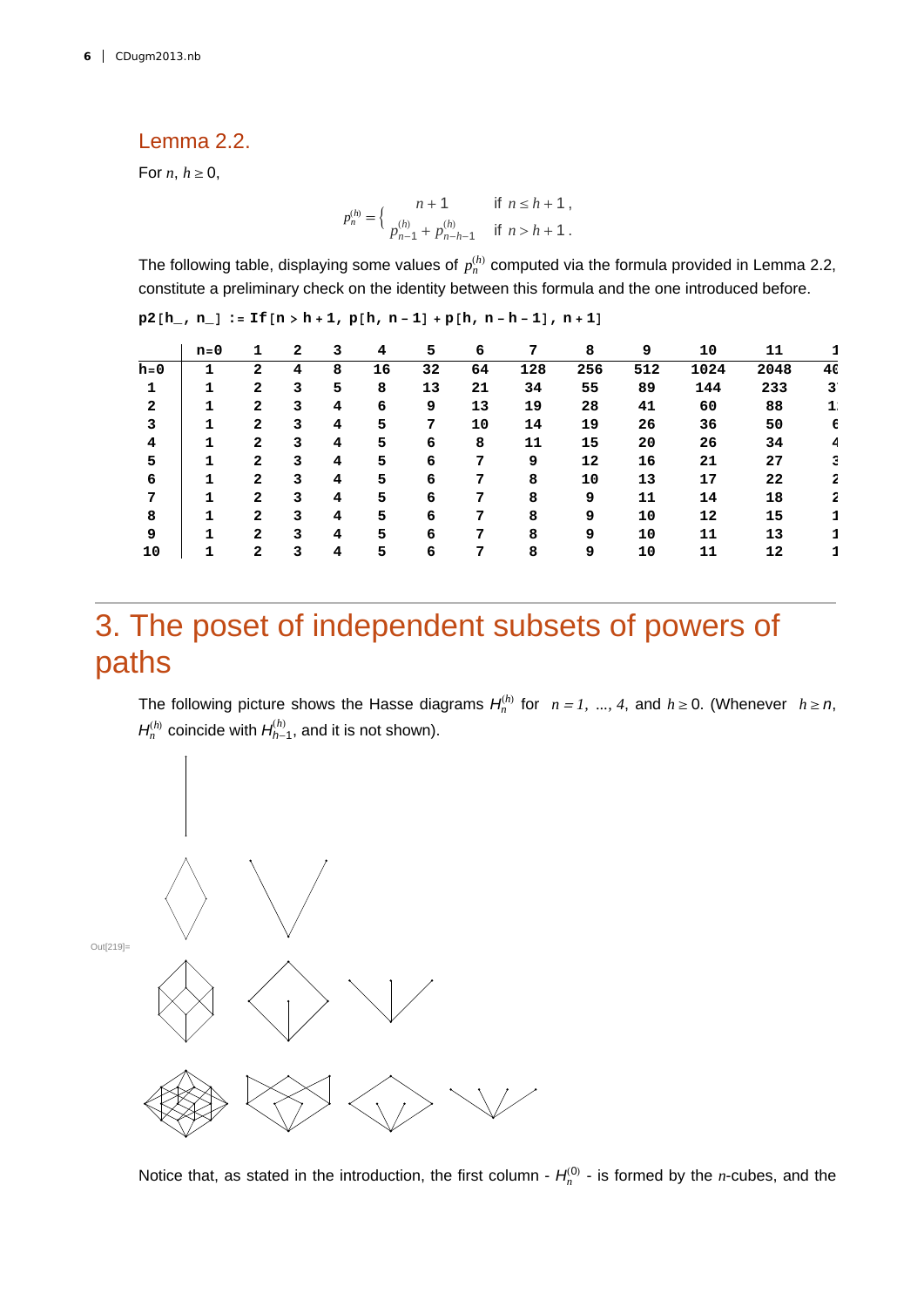second column -  $H_n^{(1)}$  - is the column of the Fibonacci cubes  $\Gamma_n$ . To check the latter, Fibonacci cubes can also be drawn by mean of their definition in terms of Fibonacci strings.

```
FibonacciCuben_ : HasseDiagramMakeGraphFibonacciStringsn,
\text{HammingDistance}[\#1, #2] = 1 \&\text{Count}[\#1, 1] < \text{Count}[\#2, 1] \&\text{]};
```

```
In[247]:= ShowGraphArrayTableFibonacciCuben, n, 1, 5
```
Out[247]=



Let  $H_n^{(h)}$  be the number of edges of  $H_n^{(h)}$ . Noting that in  $H_n^{(h)}$  each non-empty independent *k*-subset covers exactly  $k$  independent  $(k - 1)$ -subsets, we can write

$$
H_n^{(h)} = \sum_{k=1}^{\lceil n/(h+1) \rceil} k p_{n,k}^{(h)} = \sum_{k=1}^{\lceil n/(h+1) \rceil} k {n-hk+h \choose k}.
$$

We immediately implement such formula to obtain a table of values of  $H_n^{(h)}$ .

| $H[h_r, n_+] := Sum[kp[h, n, k], \{k, 1, Ceiling[\frac{n}{h+1}]\}]$ |             |              |                |    |    |    |     |     |      |      |      |       |
|---------------------------------------------------------------------|-------------|--------------|----------------|----|----|----|-----|-----|------|------|------|-------|
|                                                                     | $n=0$       | 1            | $\mathbf{2}$   | 3  | 4  | 5  | 6   | 7   | 8    | 9    | 10   | 11    |
| $h = 0$                                                             | 0           | 1            | 4              | 12 | 32 | 80 | 192 | 448 | 1024 | 2304 | 5120 | 11264 |
| 1                                                                   | 0           | $\mathbf{1}$ | $\mathbf{2}$   | 5  | 10 | 20 | 38  | 71  | 130  | 235  | 420  | 744   |
| $\mathbf{2}$                                                        | 0           | 1            | $\mathbf{2}$   | 3  | 6  | 11 | 18  | 30  | 50   | 81   | 130  | 208   |
| 3                                                                   | 0           | $\mathbf{1}$ | $\mathbf{2}$   | 3  | 4  | 7  | 12  | 19  | 28   | 42   | 64   | 97    |
| 4                                                                   | $\mathbf 0$ | 1            | $\mathbf{2}$   | 3  | 4  | 5  | 8   | 13  | 20   | 29   | 40   | 56    |
| 5                                                                   | 0           | 1            | $\mathbf{2}$   | 3  | 4  | 5  | 6   | 9   | 14   | 21   | 30   | 41    |
| 6                                                                   | 0           | 1            | $\mathbf{2}$   | 3  | 4  | 5  | 6   | 7   | 10   | 15   | 22   | 31    |
| 7                                                                   | 0           | 1            | $\mathbf{2}$   | 3  | 4  | 5  | 6   | 7   | 8    | 11   | 16   | 23    |
| 8                                                                   | $\mathbf 0$ | 1            | $\mathbf{2}$   | 3  | 4  | 5  | 6   | 7   | 8    | 9    | 12   | 17    |
| 9                                                                   | 0           | 1            | $\mathbf{2}$   | 3  | 4  | 5  | 6   | 7   | 8    | 9    | 10   | 13    |
| 10                                                                  | 0           | 1            | $\overline{a}$ | 3  | 4  | 5  | 6   | 7   | 8    | 9    | 10   | 11    |

#### Remark.

For  $h = 1$ ,  $H_n^{(h)}$  counts the number of edges of  $\Gamma_n$ .

Let now  $T_{k,i}^{(n,h)}$  be the number of independent *k*-subsets of  $P_n^{(h)}$  containing the vertex  $v_i$ , and let, for  $h, k \geq 0, n \in \mathbb{Z}$ ,

$$
\overline{p}_{n,k}^{(h)} = \begin{cases} p_{0,k}^{(h)} & \text{if } n < 0, \\ p_{n,k}^{(h)} & \text{if } n \ge 0. \end{cases}
$$

 $\text{pbar}[h, n, k] := \text{If}[n < 0, p[h, 0, k], p[h, n, k]$ 

#### Lemma 3.1.

For *n*, *h*,  $k \geq 0$ , and  $1 \leq i \leq n$ ,

$$
T_{k,i}^{(n,h)} = \sum_{r=0}^{k-1} \overline{p}_{i-h-1,r}^{(h)} \, \overline{p}_{n-i-h,k-1-r}^{(h)} \, .
$$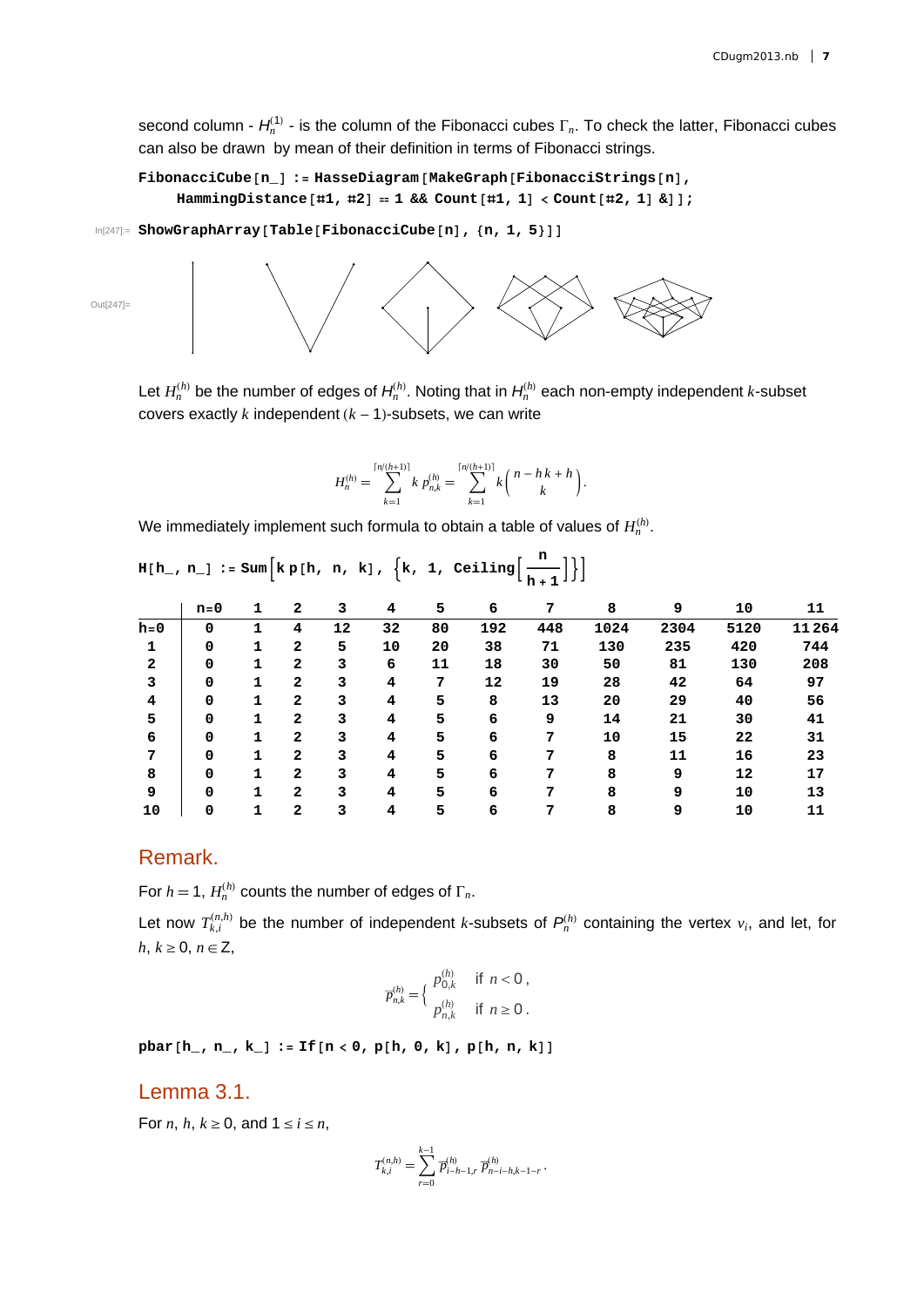Next we show some tables of  $T_{k,i}^{(n,h)}$ .

**T** $[h_1, n_2, k_1, i_1]$ : **Sum** $[{\text{pbar}}[h, i - h - 1, r]$   ${\text{pbar}}[h, n - i - h, k - 1 - r]$ ,  $\{r, 0, k - 1\}]$ 

### $T_{k,i}$ <sup>(7,2)</sup>

| 1. 1. 2 3 4 5 6 7 |  |  |  |
|-------------------|--|--|--|
|                   |  |  |  |
|                   |  |  |  |
|                   |  |  |  |
|                   |  |  |  |

### $T_{k,i}$ <sup>(10,2)</sup>

### $T_{k,i}$ <sup>(15,3)</sup>

| $i=1$ 2 3 4 5 6 7 8 9 10 11 12 13                        |  |  |  |  |  |       |  |
|----------------------------------------------------------|--|--|--|--|--|-------|--|
|                                                          |  |  |  |  |  |       |  |
| 1 1 1 1 1 1 1 1 1 1 1 1 1 1                              |  |  |  |  |  |       |  |
| 2   11 10 9 8 8 8 8 8 8 8 8 8 9                          |  |  |  |  |  |       |  |
| 3   28   21   15   10   13   15   16   16   16   15   13 |  |  |  |  |  | 10 15 |  |
| 4   10 4 1 0 6 6 3 0 3 6 6 0 1                           |  |  |  |  |  |       |  |

### $T_{k,i}^{(6,1)}$

|                | $i = 1$ | $\overline{2}$ | $\mathbf{3}$ | 4              | 5.           | 6 |
|----------------|---------|----------------|--------------|----------------|--------------|---|
| $k=0$          | - 0     | $\mathbf{0}$   | 0            | 0              | 0            | 0 |
|                |         | -1             |              | 1.             | 1.           | 1 |
| $\overline{2}$ |         |                | 3            |                | 3            | 4 |
|                |         | $\mathbf{1}$   | 2            | $\overline{2}$ | $\mathbf{1}$ | 3 |

#### Remark.

 $T_{k,i}^{(n,1)}$  counts the number of strings  $\alpha = b_1 b_2 \cdots b_n \in \Gamma_n$  such that: (i)  $H(\alpha, 00 \cdots 0) = k$ , and (ii)  $b_i = 1$ . The following lemma provide a new formula for  $H_n^{(h)}$ .

#### Lemma 3.2.

For positive *n*,

$$
\sum_{k=1}^{\lceil n/(h+1)\rceil} \sum_{i=1}^n T_{k,i}^{(n,h)} = H_n^{(h)}.
$$

Such new formula can be checked by implementing it in *Mathematica*, and comparing the values computed with the ones obtained above.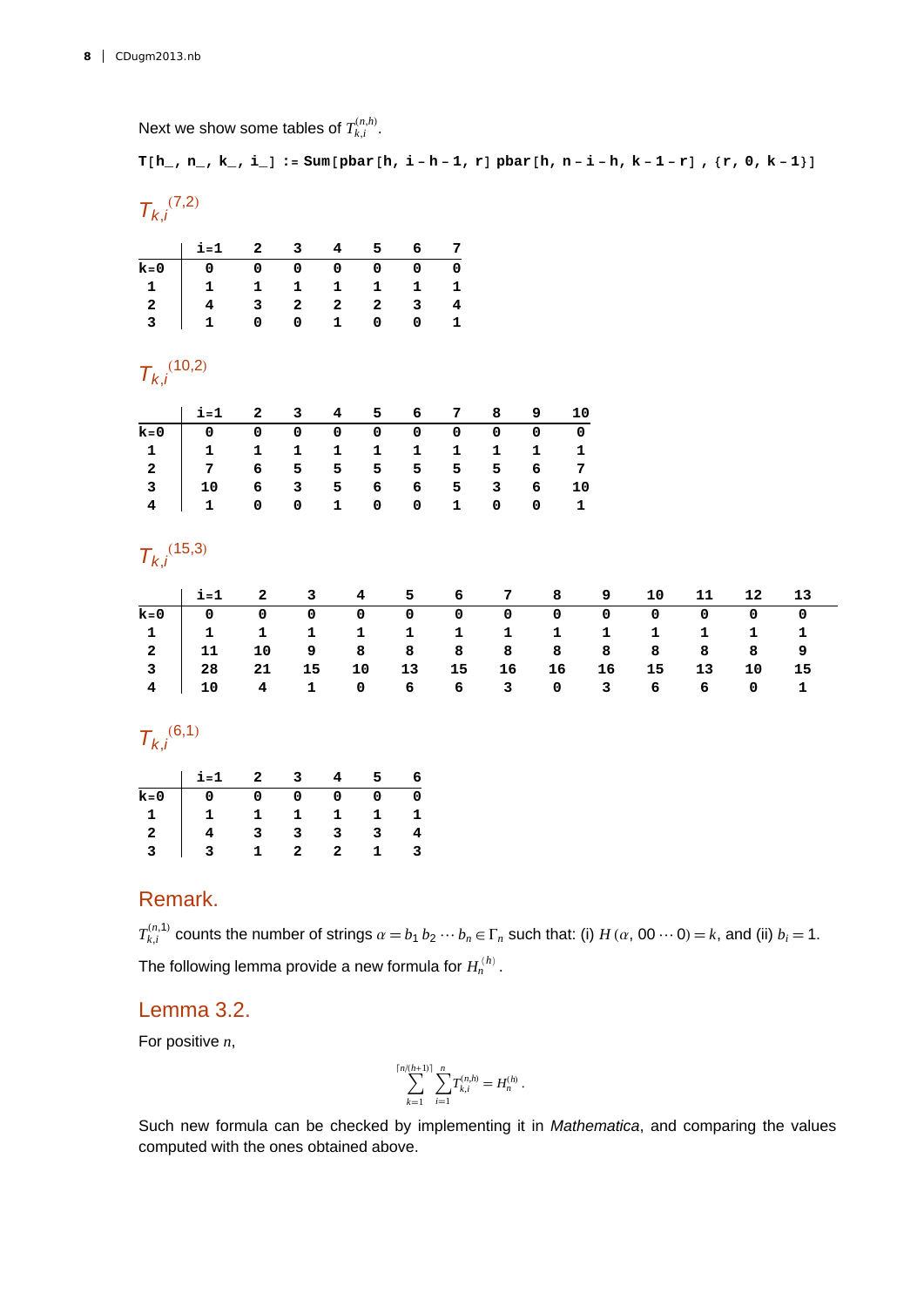|              |             |   |                |    |    |    | -n+1 - - |     |      |      |      |       |
|--------------|-------------|---|----------------|----|----|----|----------|-----|------|------|------|-------|
|              | $n=0$       | 1 | 2              | 3  | 4  | 5  | 6        | 7   | 8    | 9    | 10   | 11    |
| $h = 0$      | 0           |   | 4              | 12 | 32 | 80 | 192      | 448 | 1024 | 2304 | 5120 | 11264 |
| 1            | 0           | 1 | 2              | 5  | 10 | 20 | 38       | 71  | 130  | 235  | 420  | 744   |
| $\mathbf{2}$ | 0           | 1 | $\mathbf{2}$   | 3  | 6  | 11 | 18       | 30  | 50   | 81   | 130  | 208   |
| 3            | 0           | 1 | $\overline{a}$ | 3  | 4  | 7  | 12       | 19  | 28   | 42   | 64   | 97    |
| 4            | 0           | 1 | $\mathbf{2}$   | 3  | 4  | 5  | 8        | 13  | 20   | 29   | 40   | 56    |
| 5            | 0           | 1 | $\mathbf{2}$   | 3  | 4  | 5  | 6        | 9   | 14   | 21   | 30   | 41    |
| 6            | 0           |   | $\mathbf{2}$   | 3  | 4  | 5  | 6        | 7   | 10   | 15   | 22   | 31    |
| 7            | 0           | 1 | $\mathbf{2}$   | 3  | 4  | 5  | 6        | 7   | 8    | 11   | 16   | 23    |
| 8            | $\mathbf 0$ | 1 | $\mathbf{2}$   | 3  | 4  | 5  | 6        | 7   | 8    | 9    | 12   | 17    |
| 9            | 0           | 1 | $\overline{a}$ | 3  | 4  | 5  | 6        | 7   | 8    | 9    | 10   | 13    |
| 10           | 0           | 1 | $\overline{a}$ | 3  | 4  | 5  | 6        | 7   | 8    | 9    | 10   | 11    |

 $\texttt{H2[h_, n_.]} := \texttt{Sum}\Big[\texttt{T[h, n, k, i]}, \ \Big\{k, 1, \ \texttt{Ceiling}\Big[\frac{\texttt{n}}{\texttt{h+1}}\Big]\Big\}, \ \{i, 1, \texttt{n}\}\Big]$ 

Next we introduce a family of Fibonacci-like sequences.

#### Definition 3.3.

For  $h \ge 0$ , and  $n \ge 1$ , we define the *h-Fibonacci sequence*  $F^{(h)} = \{F^{(h)}_n\}_{n \ge 1}$  whose elements are

$$
F_n^{(h)} = \begin{cases} 1 & \text{if } n \le h+1, \\ F_{n-1}^{(h)} + F_{n-h-1}^{(h)} & \text{if } n > h+1. \end{cases}
$$

The h-Fibonacci sequences are shown below, for *h* <sup>=</sup> *0, ..., 10*.

| $F[h_1, n_]: = If [n \le h+1, 1, F[h, n-1] + F[h, n-h-1]]$ |  |
|------------------------------------------------------------|--|
|------------------------------------------------------------|--|

|       | n=1 | $\mathbf{2}$   | 3              | 4 | 5  | 6  | 7  | 8   | 9   | 10  | 11   | 12   |    |
|-------|-----|----------------|----------------|---|----|----|----|-----|-----|-----|------|------|----|
| $h=0$ | 1   | $\overline{2}$ | 4              | 8 | 16 | 32 | 64 | 128 | 256 | 512 | 1024 | 2048 | 40 |
|       |     |                | $\overline{2}$ | 3 | 5  | 8  | 13 | 21  | 34  | 55  | 89   | 144  | 2  |
| 2     |     |                |                | 2 | 3  | 4  | 6  | 9   | 13  | 19  | 28   | 41   | 6  |
| 3     |     |                |                | 7 | 2  | 3  | 4  | 5   | 7   | 10  | 14   | 19   |    |
| 4     | 1   | 1              |                |   |    | 2  |    | 4   | 5   | 6   | 8    | 11   |    |
| 5     |     |                |                | 1 |    |    | 2  | 3   | 4   | 5   | 6    |      |    |
| 6     | 1   |                |                | 1 |    |    |    | 2   | 3   | 4   | 5    | n    |    |
| 7     |     |                |                |   |    |    |    |     | 2   |     |      |      |    |
| 8     |     |                |                |   |    |    |    |     |     |     |      |      |    |
| 9     |     |                |                |   |    |    |    |     |     |     |      |      |    |
| 10    |     |                |                |   |    |    |    |     |     |     |      |      |    |

From Lemma 2.2, and setting for  $h \geq 0$ , and  $n \in \mathbb{Z}$ ,

$$
\overline{p}_n^{(h)} = \begin{cases} p_0^{(h)} & \text{if } n < 0, \\ p_n^{(h)} & \text{if } n \ge 0, \end{cases}
$$

*h*

we have that,

$$
F_i^{(h)} = \overline{p}_{i-h-1}^{(h)}, \text{ for each } i \ge 1.
$$

Thus, our Fibonacci-like sequences are obtained by adding a prefix of *h* 1's to the sequence  $p_0^{(h)}$ ,  $p_1^{(h)}$ , ... . Therefore, we have:

- $F^{(0)} = 1, 2, 4, ..., 2^n, ...;$
- $\blacksquare$   $F^{(1)}$  is the Fibonacci sequence;
- more generally,  $F^{(h)} = 1, ..., 1$ *h*  $p_0^{(h)}, p_1^{(h)}, p_2^{(h)}, \ldots$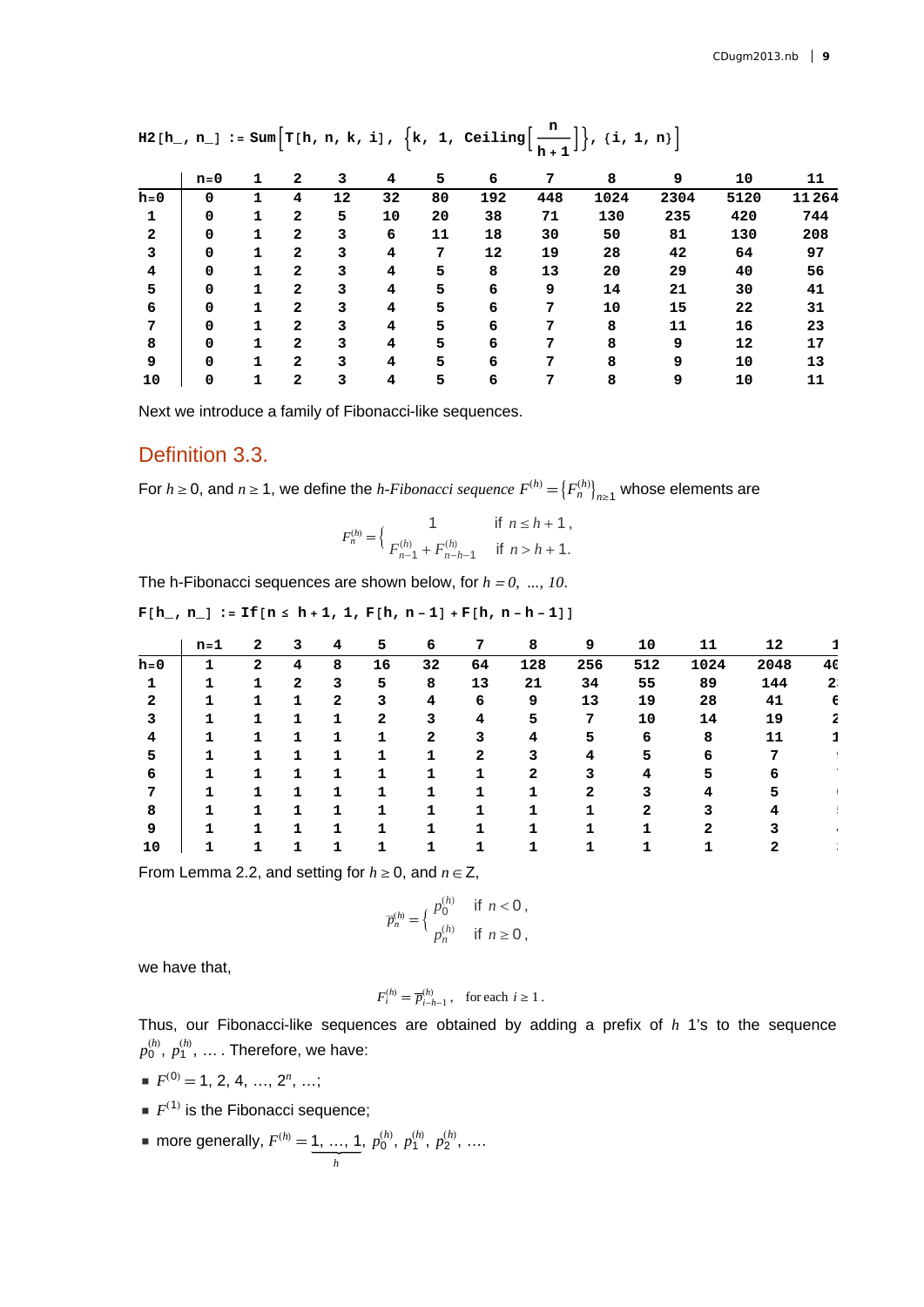In the following, we use the discrete convolution operation  $*$ , as follows.

eq:convolution

$$
(F^{(h)} * F^{(h)})(n) \doteq \sum_{i=1}^{n} F_i^{(h)} F_{n-i+1}^{(h)}
$$

Theorem 3.4.

For *n*,  $h \geq 0$ , we have

$$
H_n^{(h)} = (F^{(h)} * F^{(h)})(n).
$$

The previous theorem, our main result, provide a third way to compute the number of edges of *H<sup>n</sup> h* . Let us check again the correspondence between the tables obtained by the three different formulas presented in this section.

$$
H3[h_-, n_]: = Sum[F[h, i] F[h, n-i+1], {i, 1, n}]
$$

|         | $n = 0$ |   | 2            | 3  | 4  | 5  | 6   | 7   | 8    | 9    | 10   | 11    |
|---------|---------|---|--------------|----|----|----|-----|-----|------|------|------|-------|
| $h = 0$ | 0       |   | 4            | 12 | 32 | 80 | 192 | 448 | 1024 | 2304 | 5120 | 11264 |
|         | 0       |   | $\mathbf{2}$ | 5  | 10 | 20 | 38  | 71  | 130  | 235  | 420  | 744   |
| 2       | 0       | 1 | 2            | 3  | 6  | 11 | 18  | 30  | 50   | 81   | 130  | 208   |
| 3       | 0       | 1 | 2            | 3  | 4  | 7  | 12  | 19  | 28   | 42   | 64   | 97    |
| 4       | 0       | 1 | 2            | 3  | 4  | 5  | 8   | 13  | 20   | 29   | 40   | 56    |
| 5       | 0       |   | 2            | 3  | 4  | 5  | 6   | 9   | 14   | 21   | 30   | 41    |
| 6       | 0       |   | 2            | 3  | 4  | 5  | 6   | 7   | 10   | 15   | 22   | 31    |
| 7       | 0       |   | 2            | 3  | 4  | 5  | 6   | 7   | 8    | 11   | 16   | 23    |
| 8       | 0       |   | 2            | 3  | 4  | 5  | 6   | 7   | 8    | 9    | 12   | 17    |
| 9       | 0       |   | 2            | 3  | 4  | 5  | 6   |     | 8    | 9    | 10   | 13    |
| 10      | 0       |   | 2            |    | 4  | 5  | 6   | 7   | 8    | 9    | 10   | 11    |

#### Remark.

For  $h = 1$ , we obtain the number of edges of  $\Gamma_n$  by using Fibonacci numbers:

$$
H_n^{(h)} = \sum_{i=1}^n F_i F_{n-i+1} .
$$

The latter result is [Kla05, Proposition 3].

## 4. The independent subsets of powers of cycles

For *n*, *h*,  $k \ge 0$ , we denote by  $q_{n,k}^{(h)}$  the number of independent *k*-subsets of  $Q_n^{(h)}$ .

#### Remark.

For  $h = 1$ ,  $n > 1$ ,  $q_{n,k}^{(h)}$  counts the number of binary strings  $\alpha \in \Lambda_n$  such that  $H(\alpha, 00 \cdots 0) = k$ .

#### Lemma 4.1.

For *n*,  $h \geq 0$ , and  $k > 1$ ,

$$
q_{n,k}^{(h)} = \frac{n}{k} {n-hk-1 \choose k-1}.
$$

We compute some values of  $q_{n,k}^{(h)}$ , for  $h = 1, ..., 4$ .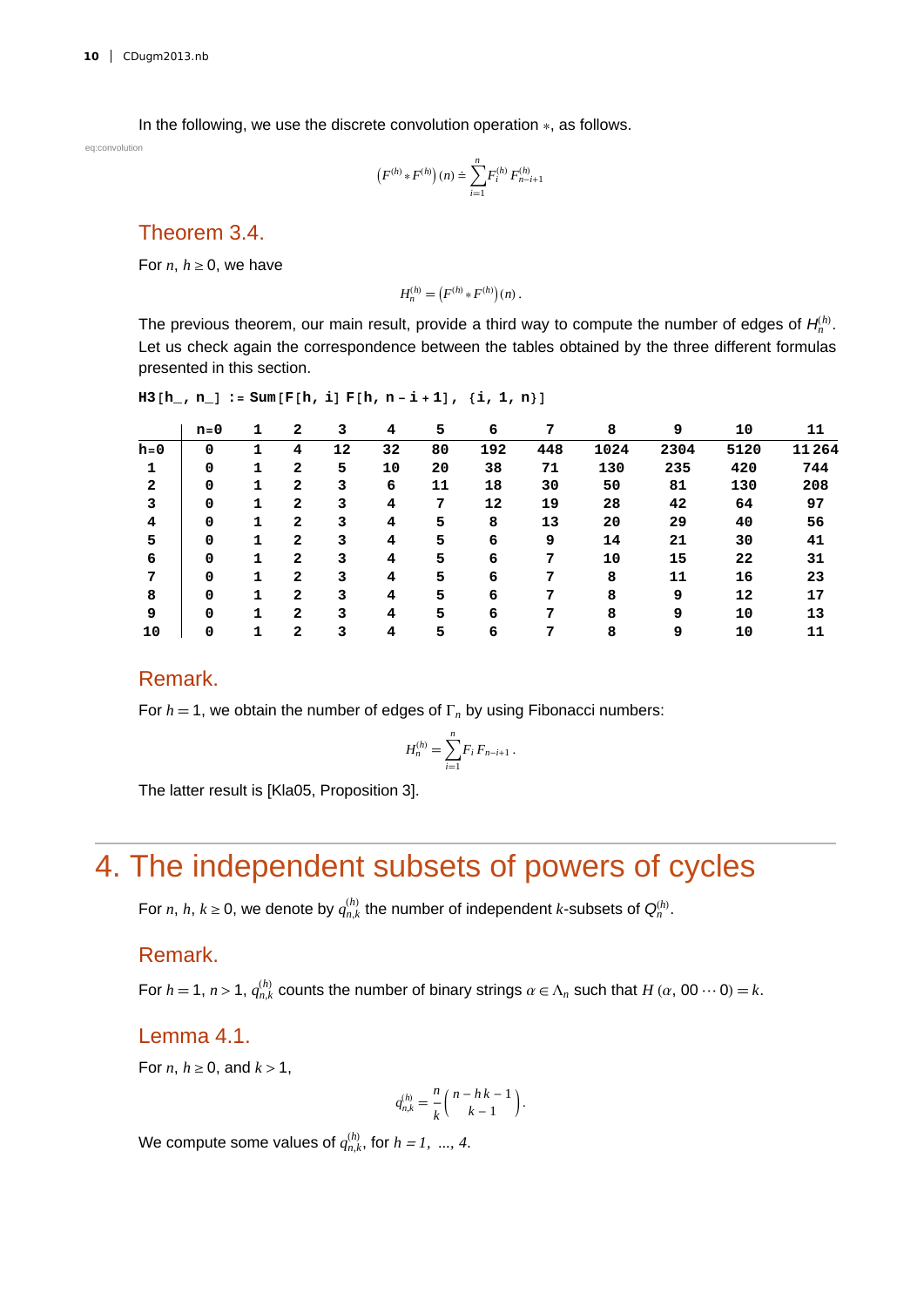$$
q[h_-, n_-, k_]: = \frac{n}{k} \text{MyBinomial}[n - h k - 1, k - 1]; q[h_-, n_-, 0] := 1; q[h_-, n_-, 1] := n
$$

 $q_{n,k}^{(1)}$ 

|              |                |  |  |  |                           |  |  |                   |              | n=0 1 2 3 4 5 6 7 8 9 10 11 12 13 14 15 16    |   |                         |
|--------------|----------------|--|--|--|---------------------------|--|--|-------------------|--------------|-----------------------------------------------|---|-------------------------|
| $k=0$        |                |  |  |  | 1 1 1 1 1 1 1 1 1 1 1 1 1 |  |  | 1                 | 1            |                                               |   |                         |
| $\mathbf{1}$ |                |  |  |  |                           |  |  |                   |              | 0 1 2 3 4 5 6 7 8 9 10 11 12 13 14 15 16      |   |                         |
| $\mathbf{2}$ | $\mathbf{0}$   |  |  |  |                           |  |  |                   |              | 0 0 0 2 5 9 14 20 27 35 44 54 65 77 90 104    |   |                         |
| $\mathbf{3}$ | $\overline{0}$ |  |  |  |                           |  |  |                   |              | 0 0 0 0 0 2 7 16 30 50 77 112 156 210 275 352 |   |                         |
|              | $\Omega$       |  |  |  |                           |  |  |                   |              | 0 0 0 0 0 0 0 2 9 25 55 105 182 294 450 660   |   |                         |
| 5            | $\Omega$       |  |  |  |                           |  |  |                   |              | 0 0 0 0 0 0 0 0 0 2 11 36 91 196 378 672      |   |                         |
| 6            | $\mathbf{0}$   |  |  |  |                           |  |  |                   |              | 0 0 0 0 0 0 0 0 0 0 0 0 2 13 49 140 336       |   |                         |
|              | 0              |  |  |  |                           |  |  |                   |              | 0 0 0 0 0 0 0 0 0 0 0 0 0 0 2 15 64           |   |                         |
|              | 0              |  |  |  | 0000000000                |  |  | $0\quad 0\quad 0$ | $\mathbf{0}$ | 0                                             | 0 | $\overline{\mathbf{2}}$ |

 $q_{n,k}^{(2)}$ 

|  |  |  |  |  |  |  |  | $\ln=0$ 1 2 3 4 5 6 7 8 9 10 11 12 13 14 15 16 17 |  |
|--|--|--|--|--|--|--|--|---------------------------------------------------|--|
|  |  |  |  |  |  |  |  |                                                   |  |
|  |  |  |  |  |  |  |  | 1 0 1 2 3 4 5 6 7 8 9 10 11 12 13 14 15 16 17     |  |
|  |  |  |  |  |  |  |  | 2 0 0 0 0 0 0 3 7 12 18 25 33 42 52 63 75 88 102  |  |
|  |  |  |  |  |  |  |  | 3 0 0 0 0 0 0 0 0 0 3 10 22 40 65 98 140 192 255  |  |
|  |  |  |  |  |  |  |  | 4 0 0 0 0 0 0 0 0 0 0 0 0 3 13 35 75 140 238      |  |
|  |  |  |  |  |  |  |  | 50000000000000000031651                           |  |

*qn*,*<sup>k</sup>* 3

| n=0 1 2 3 4 5 6 7 8 9 10 11 12 13 14                                                                                             |  |  |  |  |  |  |  |
|----------------------------------------------------------------------------------------------------------------------------------|--|--|--|--|--|--|--|
|                                                                                                                                  |  |  |  |  |  |  |  |
| $1 \quad 0 \quad 1 \quad 2 \quad 3 \quad 4 \quad 5 \quad 6 \quad 7 \quad 8 \quad 9 \quad 10 \quad 11 \quad 12 \quad 13 \quad 14$ |  |  |  |  |  |  |  |
| 2 0 0 0 0 0 0 0 0 4 9 15 22 30 39 49                                                                                             |  |  |  |  |  |  |  |
| 3   0 0 0 0 0 0 0 0 0 0 0 0 0 4 13 28                                                                                            |  |  |  |  |  |  |  |
|                                                                                                                                  |  |  |  |  |  |  |  |

*qn*,*<sup>k</sup>* 4

| $\ln 50$ 1 2 3 4 5 6 7 8 9 10 11 12 13 14     |  |  |  |  |  |  |  |
|-----------------------------------------------|--|--|--|--|--|--|--|
| <u>k</u> =0 1 1 1 1 1 1 1 1 1 1 1 1 1 1 1 1 1 |  |  |  |  |  |  |  |
|                                               |  |  |  |  |  |  |  |
|                                               |  |  |  |  |  |  |  |
|                                               |  |  |  |  |  |  |  |

Moreover,  $q_{n,0}^{(h)} = 1$ , and  $q_{n,1}^{(h)} = n$ , for each  $n, h \ge 0$ .

For *n*,  $h \geq 0$ , the number of all independent subsets of  $Q_n^{(h)}$  is

$$
q_n^{(h)} = \sum_{k \geq 0} q_{n,k}^{(h)} = \sum_{k=0}^{\lceil n/(h+1) \rceil} q_{n,k}^{(h)},
$$

The formula for the number of all independent subsets of  $\mathsf{Q}_n^{(h)}$  is implemented below.

 $q[h_1, n_1] := \text{Sum}\Big[q[h, n, k], \{k, 0, \text{Ceiling}\Big[\frac{n}{h+1}\Big]\}\Big]$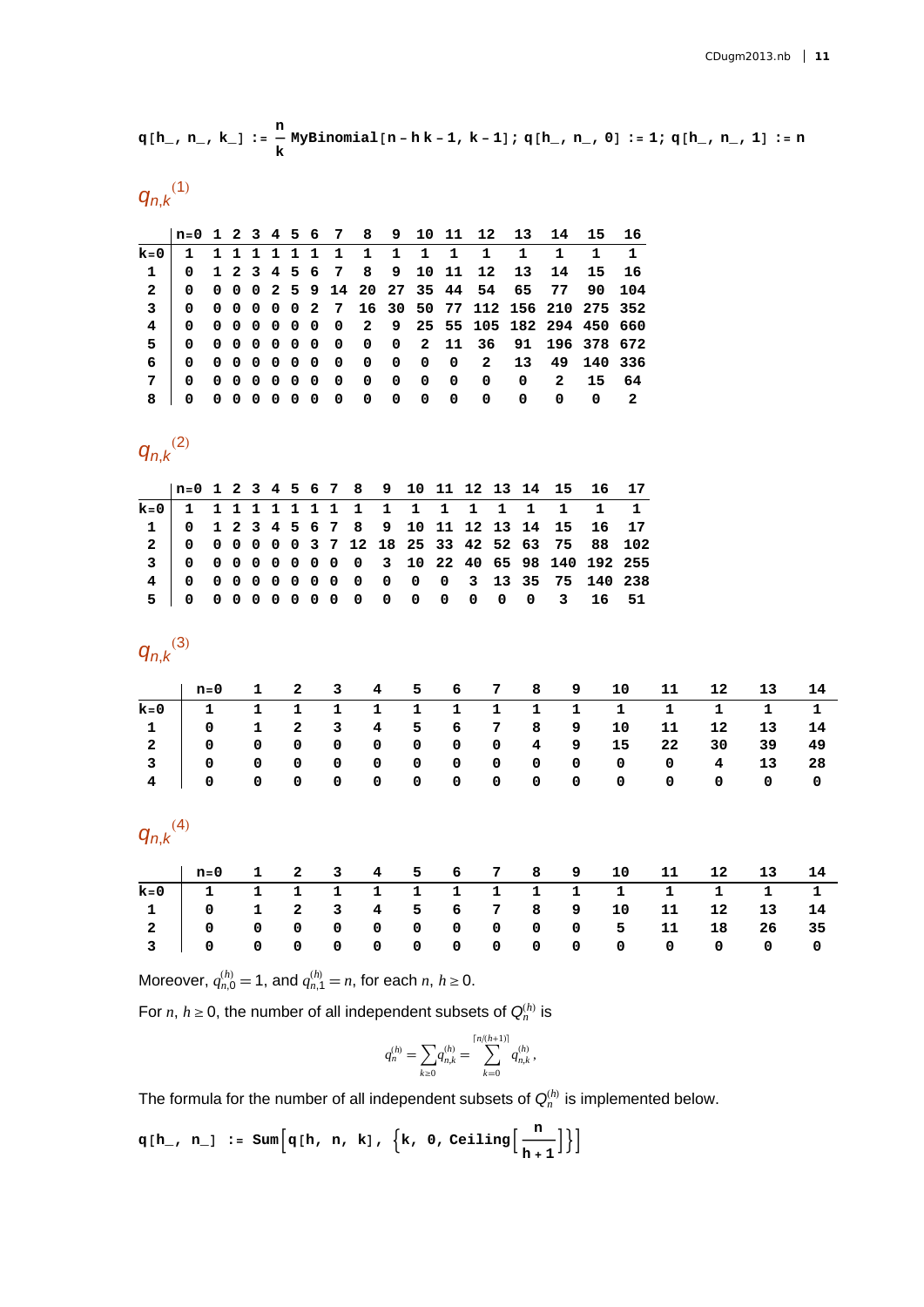|     | $n=0$ 1 2 3 |   |                         |                | -4  | 5. | 6     | 7    | 8  | 9  | 10  | 11  | 12  | 13  | 14                                                         | 15   | 16   |   |
|-----|-------------|---|-------------------------|----------------|-----|----|-------|------|----|----|-----|-----|-----|-----|------------------------------------------------------------|------|------|---|
| h=0 | 1           | 2 | 4                       | 8              | 16  |    |       |      |    |    |     |     |     |     | 32 64 128 256 512 1024 2048 4096 8192 16384 32768 65536 13 |      |      |   |
| 1   | 1           |   | 2 <sub>3</sub>          | 4              | -7  |    | 11 18 | - 29 | 47 | 76 | 123 | 199 | 322 | 521 | 843                                                        | 1364 | 2207 | 3 |
| 2   | 1           |   | 2 3                     | 4              | - 5 | 6  | 10    | 15   | 21 | 31 | 46  | 67  | 98  | 144 | 211                                                        | 309  | 453  |   |
| 3   | 1           |   | 2 3                     | $\overline{4}$ | - 5 | 6  | 7     | 8    | 13 | 19 | 26  | 34  | 47  | 66  | 92                                                         | 126  | 173  |   |
| 4   | 1           |   | 2 3                     | 4              | - 5 | 6  | 7     | 8    | 9  | 10 | 16  | 23  | 31  | 40  | 50                                                         | 66   | 89   |   |
| 5   | 1           | 2 | $\overline{\mathbf{3}}$ | $\overline{4}$ | - 5 | 6  | 7     | 8    | 9  | 10 | 11  | 12  | 19  | 27  | 36                                                         | 46   | 57   |   |
| 6   | 1           |   | 2 3                     | $\overline{4}$ | - 5 | 6  | 7     | 8    | 9  | 10 | 11  | 12  | 13  | 14  | 22                                                         | 31   | 41   |   |
| 7   | 1           |   | 2 3                     | 4              | - 5 | 6  | 7     | 8    | 9  | 10 | 11  | 12  | 13  | 14  | 15                                                         | 16   | 25   |   |
| 8   | 1           |   | 2 3                     | 4              | - 5 | 6  | 7     | 8    | 9  | 10 | 11  | 12  | 13  | 14  | 15                                                         | 16   | 17   |   |
| 9   | 1           | 2 | $\mathbf{3}$            | 4              | .5  | 6  | 7     | 8    | 9  | 10 | 11  | 12  | 13  | 14  | 15                                                         | 16   | 17   |   |
| 10  | 1           | 2 | 3                       | 4              | -5  | 6  | 7     | 8    | 9  | 10 | 11  | 12  | 13  | 14  | 15                                                         | 16   | 17   |   |

#### Remark.

Denote by  $L_n$  the  $n^{th}$  element of the Lucas sequence  $L_1 = 1$ ,  $L_2 = 3$ , and  $L_i = L_{i-1} + L_{i-2}$ , for  $i > 2$ (some values of the Lucas sequence are shown below). Then, for  $n > 1$ ,  $q_n^{(1)} = L_n$  is the number of elements of the Lucas cube of order *n*.

 $MyLucas[n_] := MyLucas[n-1] + MyLucas[n-2]$ ;  $MyLucas[1] := 1$ ;  $MyLucas[2] := 3$ n1 2 3 4 5 6 7 8 9 10 11 12 13 1 3 4 7 11 18 29 47 76 123 199 322 521

The coefficients  $q_n^{(h)}$  satisfy a recursion that closely resemble that of Lemma 2.2.

#### Lemma 4.2.

For *n*,  $h \geq 0$ ,

eq:q\_n recurrence

$$
q_n^{(h)} = \begin{cases} n+1 & \text{if } n \le 2 \, h+1, \\ q_{n-1}^{(h)} + q_{n-h-1}^{(h)} & \text{if } n > 2 \, h+1. \end{cases}
$$

We check the two provided formulas for  $q_n^{(h)}$  indeed compute the same numbers (at least for the values appearing in the tables).

 $q2[h, n] := If[n > 2h + 1, q[h, n-1] + q[h, n-h-1], n+1]$ 

|       | $n=0$ 1 2 3 |              |                         |   | 4  | 5 | 6     | 7    | 8  | 9  | 10  | 11  | 12  | 13  | 14                                                            | 15   | 16   |   |
|-------|-------------|--------------|-------------------------|---|----|---|-------|------|----|----|-----|-----|-----|-----|---------------------------------------------------------------|------|------|---|
| $h=0$ | 1           | 2            | 48                      |   |    |   |       |      |    |    |     |     |     |     | 16 32 64 128 256 512 1024 2048 4096 8192 16384 32768 65536 13 |      |      |   |
| 1     | 1           | 2            | $\overline{\mathbf{3}}$ | 4 | 7  |   | 11 18 | - 29 | 47 | 76 | 123 | 199 | 322 | 521 | 843                                                           | 1364 | 2207 | 3 |
| 2     | 1           | 2            | $\overline{\mathbf{3}}$ | 4 | 5. | 6 | 10    | - 15 | 21 | 31 | 46  | 67  | 98  | 144 | 211                                                           | 309  | 453  |   |
| 3     | 1           | 2            | $\overline{\mathbf{3}}$ | 4 | 5  | 6 | 7     | 8    | 13 | 19 | 26  | 34  | 47  | 66  | 92                                                            | 126  | 173  |   |
| 4     | 1           |              | 2 <sub>3</sub>          | 4 | 5  | 6 | 7     | 8    | 9  | 10 | 16  | 23  | 31  | 40  | 50                                                            | 66   | 89   | ÷ |
| 5     | 1           | 2            | 3                       | 4 | 5  | 6 | 7     | 8    | 9  | 10 | 11  | 12  | 19  | 27  | 36                                                            | 46   | 57   |   |
| 6     | 1           | 2            | 3                       | 4 | 5  | 6 | 7     | 8    | 9  | 10 | 11  | 12  | 13  | 14  | 22                                                            | 31   | 41   |   |
| 7     | 1           | $\mathbf{2}$ | $\overline{\mathbf{3}}$ | 4 | 5  | 6 | 7     | 8    | 9  | 10 | 11  | 12  | 13  | 14  | 15                                                            | 16   | 25   |   |
| 8     | 1           |              | 2 3                     | 4 | 5  | 6 | 7     | 8    | 9  | 10 | 11  | 12  | 13  | 14  | 15                                                            | 16   | 17   |   |
| 9     |             | 2            | $\mathbf{3}$            | 4 | 5  | 6 | 7     | 8    | 9  | 10 | 11  | 12  | 13  | 14  | 15                                                            | 16   | 17   |   |
| 10    |             | 2            | з                       | 4 | 5  | 6 | 7     | 8    | 9  | 10 | 11  | 12  | 13  | 14  | 15                                                            | 16   | 17   |   |

### 5. The poset of independent subsets of powers of cycles

Next figure shows a few Hasse diagrams  $M_n^{(h)}$ . Notice that, as stated in the introduction, for each *n*,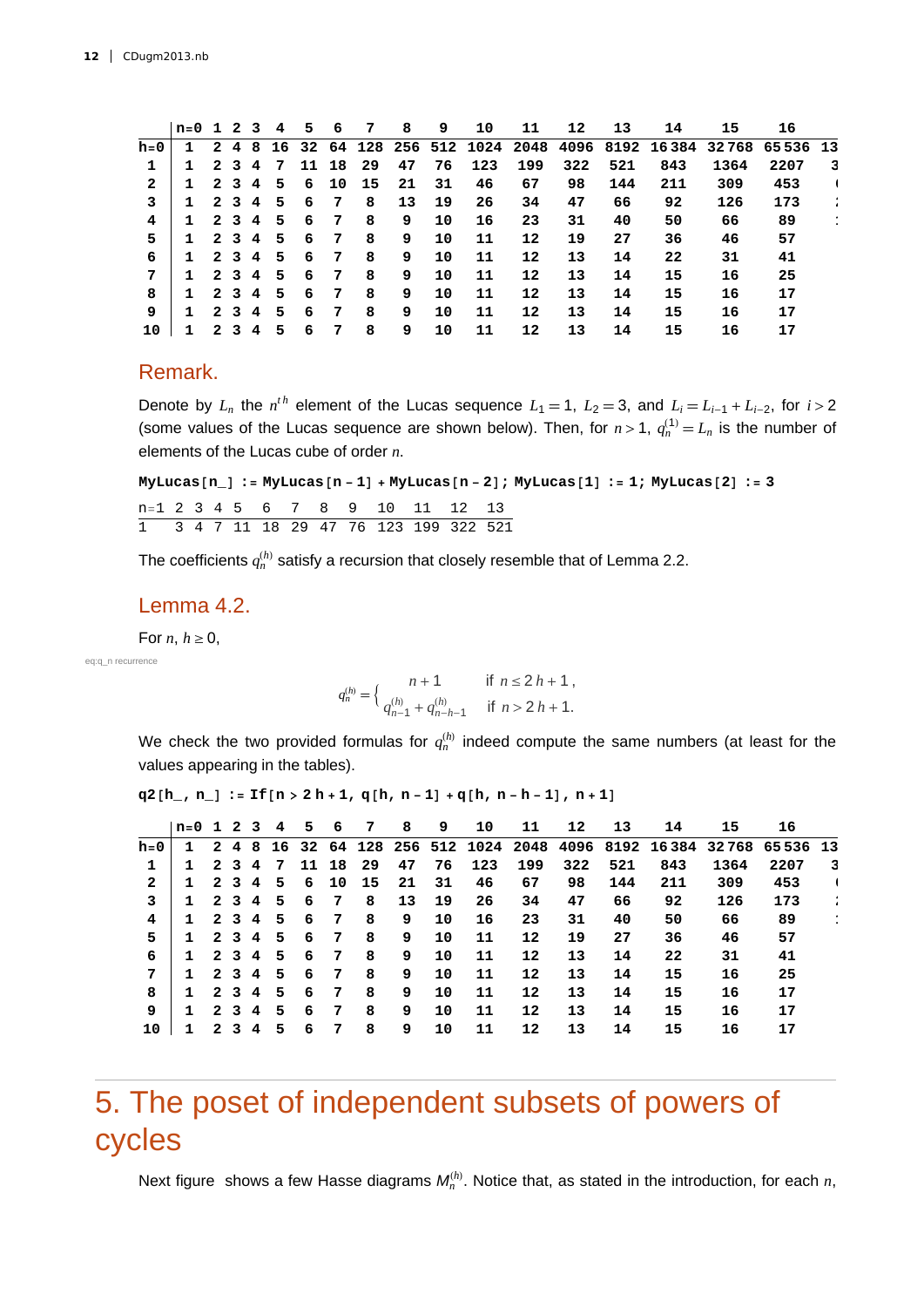$M_n^{(1)}$  is the Lucas cube  $\Lambda_n$ .



Let  $M_n^{(h)}$  be the number of edges of  $M_n^{(h)}$ . As done in Section 3 for the case of paths, we immediately provide a formula for  $M_n^{(h)}$ :

eq:M\_nh formula

$$
M_n^{(h)} = \sum_{k=0}^{\lceil n/h+1 \rceil} k q_{n,k}^{(h)} = n \sum_{k=0}^{\lceil n/h+1 \rceil} {n-hk-1 \choose k-1}.
$$

|  | $M[h_1, n_1] := Sum\Big[k q[h, n, k], \{k, 1, Ceiling\Big[\frac{n}{h+1}\Big]\Big\}\Big]$ |
|--|------------------------------------------------------------------------------------------|
|  |                                                                                          |

|         | $n=0$ |   | 2 | 3  | 4  | 5  | 6   | 7   | 8    | 9    | 10   | 11     | 12       | 13    | 14      | 15     |
|---------|-------|---|---|----|----|----|-----|-----|------|------|------|--------|----------|-------|---------|--------|
| $h = 0$ | 0     |   | 4 | 12 | 32 | 80 | 192 | 448 | 1024 | 2304 | 5120 | 11 264 | 24 5 7 6 | 53248 | 114 688 | 245760 |
| 1       | 0     |   | 2 | 3  | 8  | 15 | 30  | 56  | 104  | 189  | 340  | 605    | 1068     | 1872  | 3262    | 5655   |
| 2       | 0     | 1 | 2 | 3  | 4  | 5  | 12  | 21  | 32   | 54   | 90   | 143    | 228      | 364   | 574     | 900    |
| 3       | 0     | 1 | 2 | 3  | 4  | 5  | 6   | 7   | 16   | 27   | 40   | 55     | 84       | 130   | 196     | 285    |
| 4       | 0     | 1 | 2 | 3  | 4  | 5  | 6   | 7   | 8    | 9    | 20   | 33     | 48       | 65    | 84      | 120    |
| 5       | 0     |   | 2 | 3  | 4  | 5  | 6   | 7   | 8    | 9    | 10   | 11     | 24       | 39    | 56      | 75     |
| 6       | 0     | 1 | 2 | 3  | 4  | 5  | 6   | 7   | 8    | 9    | 10   | 11     | 12       | 13    | 28      | 45     |
| 7       | 0     |   | 2 | 3  | 4  | 5  | 6   | 7   | 8    | 9    | 10   | 11     | 12       | 13    | 14      | 15     |
| 8       | 0     |   | 2 | 3  | 4  | 5  | 6   | 7   | 8    | 9    | 10   | 11     | 12       | 13    | 14      | 15     |
| 9       | 0     |   | 2 | 3  | 4  | 5  | 6   | 7   | 8    | 9    | 10   | 11     | 12       | 13    | 14      | 15     |
| 10      | 0     |   | 2 | 3  | 4  | 5  | 6   | 7   | 8    | 9    | 10   | 11     | 12       | 13    | 14      | 15     |

#### Remark.

For  $h = 1$ ,  $n > 1$ ,  $M_n^{(h)}$  counts the number of edges of  $\Lambda_n$ . As shown in [MPCZS01, Proposition 4(ii)],  $M_n^{(h)} = n F_{n-1}.$ 

**TableFormTablen MyFibo<sup>n</sup> <sup>1</sup>, n, 2, 15, TableHeadings "n2", "3", "4", "5", "6", "7", "8", "9", "10", "11", "12", "13", "14", "15", "16", "17", "18", "19", "20", TableAlignments Center, TableDirections Row**

**n2 3 4 5 6 7 8 9 10 11 12 13 14 15 2 3 8 15 30 56 104 189 340 605 1068 1872 3262 5655**

As shown in the proof of Lemma 4.1 (see [CD12a]), the value

$$
p_{n-2h-1,k-1}^{(h)} = \binom{n-h\,k-1}{k-1}
$$

is the analogue of the coefficient  $T_{k,i}^{(n,h)}$ : in the case of cycles we have no dependencies on *i*,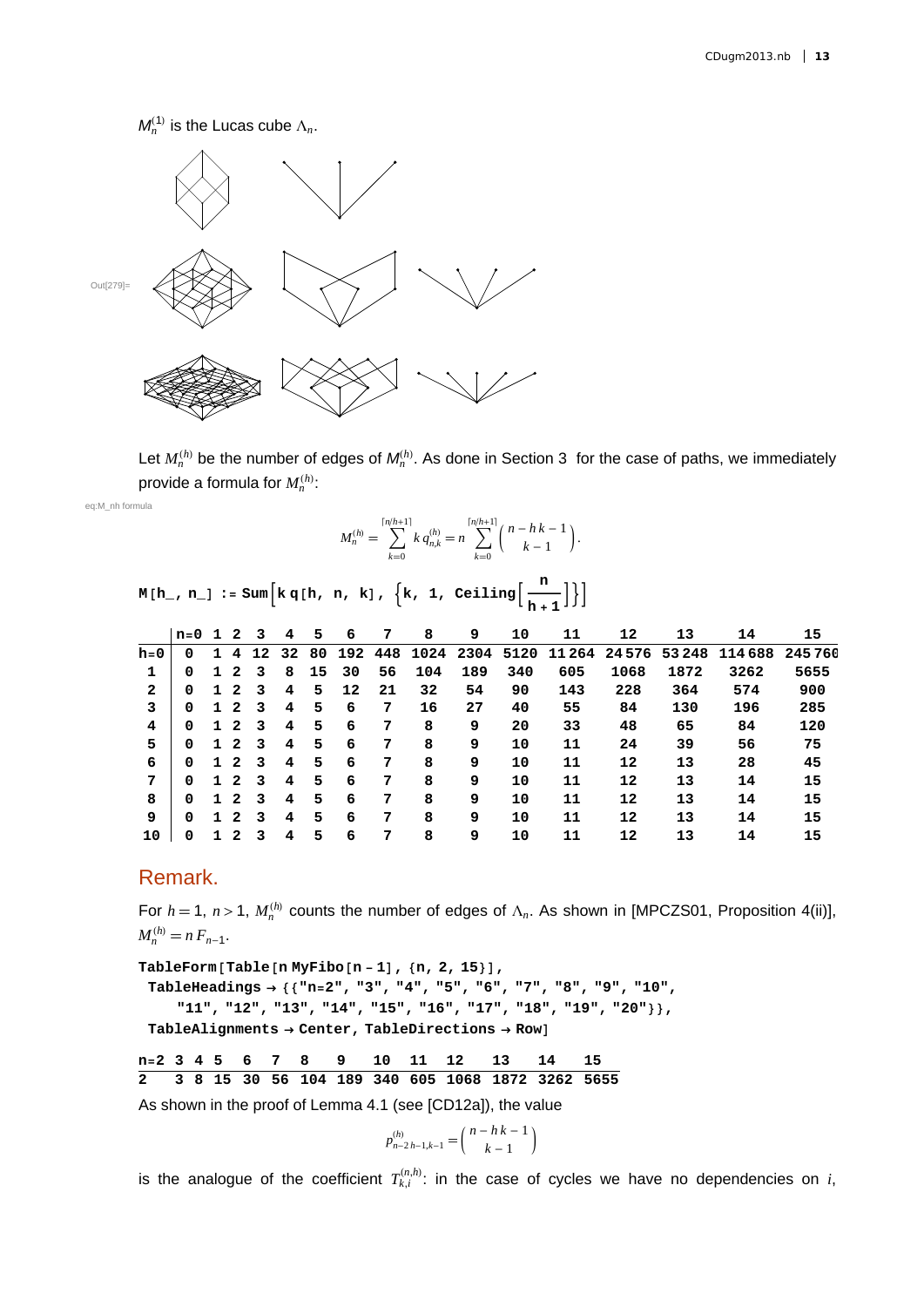because each choice of vertex is equivalent. We can obtain  $M_n^{(h)}$  in terms of a fibonacci-like sequence, as follows.

#### Proposition 5.1.

For  $n > h \geq 0$ , the following holds.

$$
M_n^{(h)} = n F_{n-h}^{(h)}.
$$

 $M2[h, n] := nF[h, n-h]$ 

|         | $n=0$ | $\mathbf{1}$ | 2              | 3  | 4  | 5  | 6       | 7  | 8    | 9    | 10   | 11            | 12   | 13    | 14      | 15     |
|---------|-------|--------------|----------------|----|----|----|---------|----|------|------|------|---------------|------|-------|---------|--------|
| $h = 0$ | 0     |              | 4              | 12 | 32 | 80 | 192 448 |    | 1024 | 2304 | 5120 | 11 264 24 576 |      | 53248 | 114 688 | 245760 |
|         | 0     |              | $\mathbf{2}$   | 3  | 8  | 15 | 30      | 56 | 104  | 189  | 340  | 605           | 1068 | 1872  | 3262    | 5655   |
| 2       | 0     | 1            | 2              | 3  | 4  | 5  | 12      | 21 | 32   | 54   | 90   | 143           | 228  | 364   | 574     | 900    |
| 3       | 0     | 1            | $\mathbf{2}$   | 3  | 4  | 5  | 6       | 7  | 16   | 27   | 40   | 55            | 84   | 130   | 196     | 285    |
| 4       | 0     | 1            | $\overline{2}$ | 3  | 4  | 5  | 6       | 7  | 8    | 9    | 20   | 33            | 48   | 65    | 84      | 120    |
| 5       | 0     | 1            | $\overline{2}$ | 3  | 4  | 5  | 6       | 7  | 8    | 9    | 10   | 11            | 24   | 39    | 56      | 75     |
| 6       | 0     | 1            | $\mathbf{2}$   | 3  | 4  | 5  | 6       | 7  | 8    | 9    | 10   | 11            | 12   | 13    | 28      | 45     |
| 7       | 0     | 1            | $\mathbf{2}$   | 3  | 4  | 5  | 6       | 7  | 8    | 9    | 10   | 11            | 12   | 13    | 14      | 15     |
| 8       | 0     | 1            | 2              | 3  | 4  | 5  | 6       | 7  | 8    | 9    | 10   | 11            | 12   | 13    | 14      | 15     |
| 9       | 0     |              | 2              | 3  | 4  | 5  | 6       | 7  | 8    | 9    | 10   | 11            | 12   | 13    | 14      | 15     |
| 10      | 0     |              | 2              | 3  | 4  | 5  | 6       | 7  | 8    | 9    | 10   | 11            | 12   | 13    | 14      | 15     |

#### Toward the analogous of Theorem 3.4.

In [CD12a] we have not provided an analogous of the Theorem 3.4 for the case of cycles. In order to obtain such result, the first step is to generalize Lucas numbers in an appropriate way. After several attempts, we can assume that the generalization of the Lucas numbers which agrees with our combinatorial structures is the following.

 $L[h_1, n_1] := H[n \leq h+1, 1, L[h, n-1] + L[h, n-h-1]]; L[h_1, 1] := h+1$ 

|              | $n=1$ 2 3 4  |  |       | 5.           | 6           | -7 | 8          | 9            | 10 | 11  | 12                | 13  | 14  | 15                                                   |
|--------------|--------------|--|-------|--------------|-------------|----|------------|--------------|----|-----|-------------------|-----|-----|------------------------------------------------------|
| h=0          | $\mathbf{1}$ |  |       |              |             |    |            |              |    |     |                   |     |     | 2 4 8 16 32 64 128 256 512 1024 2048 4096 8192 16384 |
| 1            | $\mathbf{2}$ |  | 1 3 4 |              |             |    | 7 11 18 29 | 47           | 76 | 123 | 199               | 322 | 521 | 843                                                  |
| $\mathbf{2}$ | 3            |  |       | 1 1 4 5      |             |    | 6 10 15    | 21           | 31 | 46  | 67                | 98  | 144 | 211                                                  |
| 3            | 4            |  |       | 1 1 1 5      | 6           | -7 | 8          | 13           | 19 | 26  | 34                | 47  | 66  | 92                                                   |
| 4            | 5.           |  |       | 1 1 1 1      | 6           | 7  | 8          | 9            | 10 | 16  | 23                | 31  | 40  | 50                                                   |
| 5.           | 6            |  |       | 1 1 1 1      | 1           | 7  | 8          | 9            | 10 | 11  | 12                | 19  | 27  | 36                                                   |
| 6            | 7            |  |       | 1 1 1 1      | $\mathbf 1$ | 1  | 8          | 9            | 10 | 11  | 12                | 13  | 14  | 22                                                   |
| 7            | 8            |  |       | 1 1 1 1      | 1           | 1  | 1          | 9            | 10 | 11  | $12 \overline{ }$ | 13  | 14  | 15                                                   |
| 8            | 9.           |  | 111   | $\mathbf{1}$ | $\mathbf 1$ | 1  | 1          | $\mathbf{1}$ | 10 | 11  | $12 \overline{ }$ | 13  | 14  | 15                                                   |
| 9            | 10           |  |       | 1 1 1 1      | 1           | 1  | 1          | 1            | 1  | 11  | $12 \overline{ }$ | 13  | 14  | 15                                                   |
| 10           | 11           |  | 1 1 1 | $\mathbf{1}$ | 1           | 1  | 1          | 1.           | 1  | 1   | 12                | 13  | 14  | 15                                                   |
|              |              |  |       |              |             |    |            |              |    |     |                   |     |     |                                                      |

Following the terminology adopted in Section 3, we call this sequences the *h-Lucas sequences,* and denote them by  $L^{(h)} = \left\{ L_n^{(h)} \right\}_{n \geq 1}$ . Notice that  $L_{n+1}^{(1)} = L_n$  for each  $n \geq 1$ .

The following function seems to be able to generate, although only for the case  $n \geq h$ , our values  $M_n^{(h)}$ , by using an appropriate discrete convolution of an *h*-Lucas sequence and an *h*-Fibonacci sequence. The latter fact can be checked by comparing the following table with the table of values of  $M_n^{(h)}$  provided in the beginning of this section.

 $M$ tent $[h_1, n_1] := Sum[F[h, i] L[h, n-h-i+1], {i, 1, n-h}]$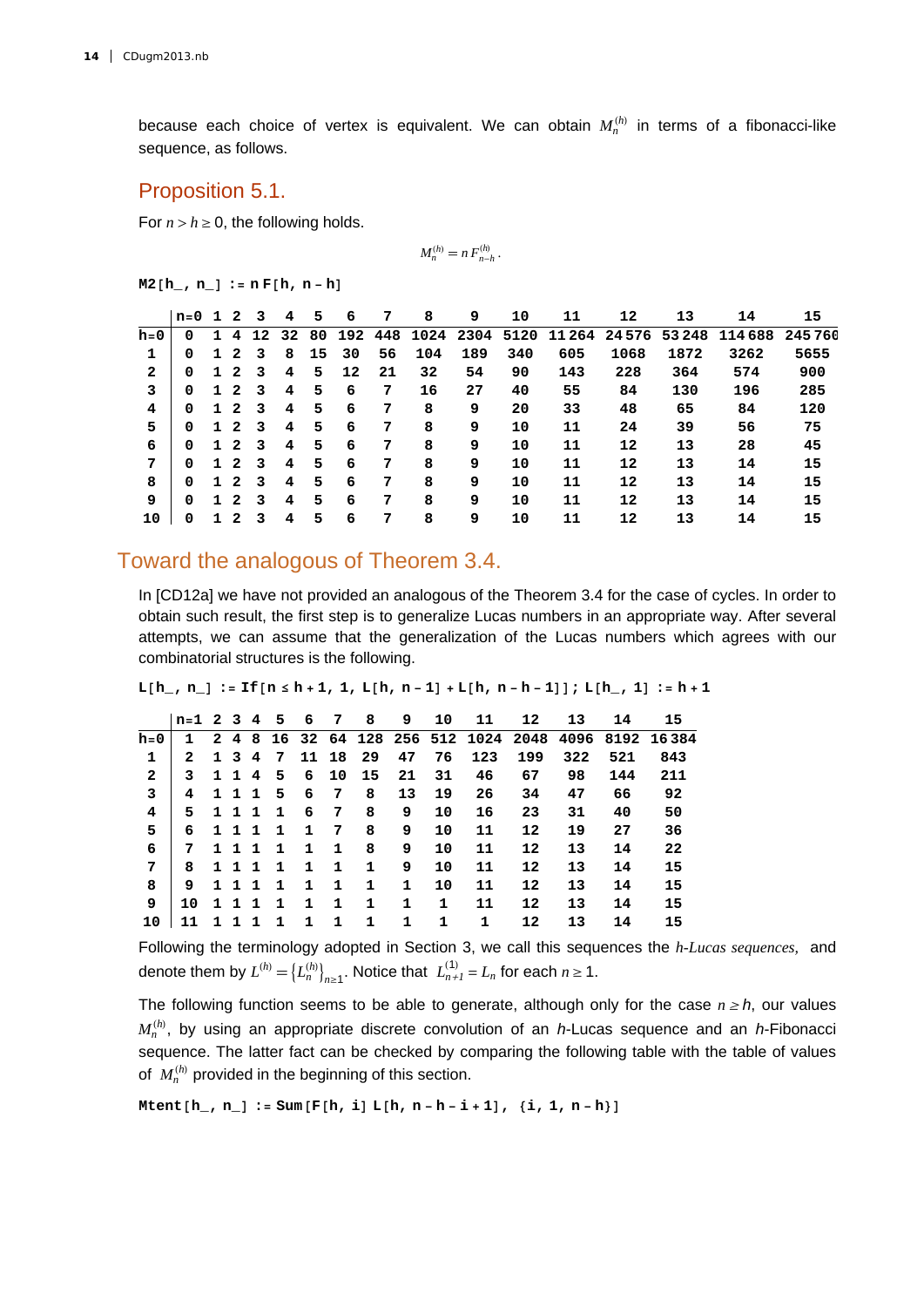**TableFormTableMtenth, n, h, 0, 10, n, 0, 15, TableHeadings "h0", "1", "2", "3", "4", "5", "6", "7", "8", "9", "10", "n0", "1", "2", "3", "4", "5", "6", "7", "8", "9", "10", "11", "12", "13", "14", "15", "16", "17", "18", "19", "20", TableAlignments Center n0 1 2 3 4 5 6 7 8 9 10 11 12 13 14 15 h0 0 1 4 12 32 80 192 448 1024 2304 5120 11 264 24 576 53 248 114 688 245 760 1 0 0 2 3 8 15 30 56 104 189 340 605 1068 1872 3262 5655 2 0 0 0 3 4 5 12 21 32 54 90 143 228 364 574 900 3 0 0 0 0 4 5 6 7 16 27 40 55 84 130 196 285 4 0 0 0 0 0 5 6 7 8 9 20 33 48 65 84 120 5 0 0 0 0 0 0 6 7 8 9 10 11 24 39 56 75 6 0 0 0 0 0 0 0 7 8 9 10 11 12 13 28 45 7 0 0 0 0 0 0 0 0 8 9 10 11 12 13 14 15 8 0 0 0 0 0 0 0 0 0 9 10 11 12 13 14 15 9 0 0 0 0 0 0 0 0 0 0 10 11 12 13 14 15**

Thanks to the aid of *Mathematica*, we can thus conjecture the desidered analogous of Theorem 3.4, as follows.

**10 0 0 0 0 0 0 0 0 0 0 0 11 12 13 14 15**

#### Conjecture 5.2.

For  $n > h \geq 0$ , we have

$$
M_n^{(h)} = (F^{(h)} * L^{(h)}) (n - h).
$$

### **References**

[CD12a] Pietro Codara, Ottavio M. D'Antona, *On the independent subsets of powers of paths and cycles*, arXiv:1210.5561 [cs.DM] (2012)

[CD12b] Pietro Codara, Ottavio M. D'Antona, *Independent subsets of powers of paths, and Fibonacci cubes*, arXiv:1211.2251 [cs.DM] (2012), submitted to Electronic Notes in Discrete **Mathematics** 

[Hog70] Verner E. Hoggatt, Jr., *Combinatorial problems for generalized Fibonacci numbers*, Fibonacci Quart. 8 (1970), no. 5, 456-462.

[Hsu93] Wen-Jing Hsu, *Fibonacci cubes-a new interconnection technology*, IEEE Trans. Parallel Distrib. Syst. 4 (1993), no. 1, 3-12.

[IKR12a] Aleksandar Ilic, Sandi Klavzar, and Yoomi Rho, *Generalized Fibonacci cubes*, Discrete Math. 312 (2012), no. 1, 2-11.

[IKR12b] Aleksandar Ilic, Sandi Klavzar, and Yoomi Rho, *Generalized Lucas cubes*, Appl. Anal. Discrete Math. 6 (2012), no. 1, 82-94.

[Kla05] Sandi Klavzar, *On median nature and enumerative properties of Fibonacci-like cubes*, Discrete Math. 299 (2005), no. 1-3, 145-153.

[Kla11] Sandi Klavzar, *Structure of Fibonacci cubes: a survey*, Journal of Combinatorial Optimization (2011), 1-18.

[KP07] Sandi Klavzar and Iztok Peterin, *Edge-counting vectors, Fibonacci cubes, and Fibonacci triangle*, Publ. Math. Debrecen 71 (2007), no. 3-4, 267-278.

[MPCZS01] Emanuele Munarini, Claudio Perelli Cippo, and Norma Zagaglia Salvi, *On the Lucas cubes*, Fibonacci Quart. 39 (2001), no. 1, 12-21.

[MS02] Emanuele Munarini and Norma Zagaglia Salvi, *Structural and enumerative properties*